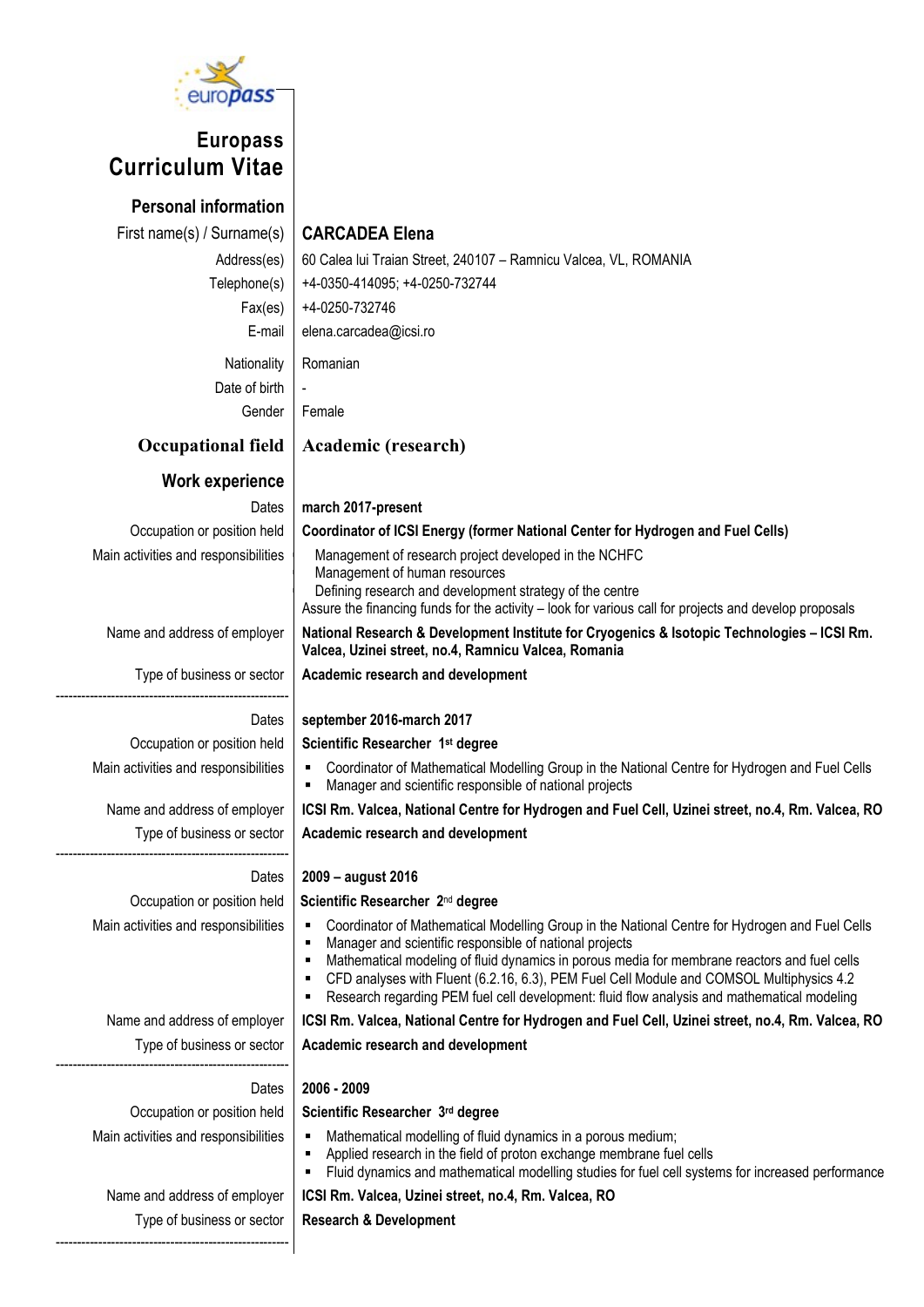| Dates                                                             | 2004 - 2006                                                                                                                                                                                                                                                                                                                                                                     |  |  |  |  |  |  |
|-------------------------------------------------------------------|---------------------------------------------------------------------------------------------------------------------------------------------------------------------------------------------------------------------------------------------------------------------------------------------------------------------------------------------------------------------------------|--|--|--|--|--|--|
| Occupation or position held                                       | <b>Scientific Researcher</b>                                                                                                                                                                                                                                                                                                                                                    |  |  |  |  |  |  |
| Main activities and responsibilities                              | Software programming in Visual Basic, Arc GIS 8.1.2, Borland C++, Turbo Pascal<br>٠<br>Fellowship to Leeds University, UK, for improving the skills in fluid dynamics modelling for fuel cells.<br>٠<br>Training for using Fluent software and the pre-processor Gambit for fluid flow modelling in a fuel cell<br>assembly.                                                    |  |  |  |  |  |  |
| Name and address of employer                                      | ICSI Rm. Valcea, Uzinei street, no.4, Rm. Valcea, RO                                                                                                                                                                                                                                                                                                                            |  |  |  |  |  |  |
| Type of business or sector                                        | <b>Research &amp; Development</b>                                                                                                                                                                                                                                                                                                                                               |  |  |  |  |  |  |
| Dates                                                             | 1997-2004                                                                                                                                                                                                                                                                                                                                                                       |  |  |  |  |  |  |
| Occupation or position held                                       | <b>Matematician</b>                                                                                                                                                                                                                                                                                                                                                             |  |  |  |  |  |  |
| Main activities and responsibilities                              | • Research activities in the field of reliability and risk assessment for industrial plants (e.g. heavy water<br>plants, cryogenics installations);<br>Studies regarding the impact of industrial activities on the environment;<br>٠<br>Drawing digital maps; GIS analyses;<br>٠<br>Participation to writing and implementing quality assurance system in ICIT Rm. Valcea<br>٠ |  |  |  |  |  |  |
| Name and address of employer                                      | ICSI Rm. Valcea, Uzinei street, no.4, Rm. Valcea, RO                                                                                                                                                                                                                                                                                                                            |  |  |  |  |  |  |
| Type of business or sector                                        | <b>Research &amp; Development</b>                                                                                                                                                                                                                                                                                                                                               |  |  |  |  |  |  |
| <b>Education and training</b>                                     |                                                                                                                                                                                                                                                                                                                                                                                 |  |  |  |  |  |  |
| Dates                                                             | 2002 - 2008                                                                                                                                                                                                                                                                                                                                                                     |  |  |  |  |  |  |
| Title of qualification awarded                                    | PhD in Mathematics,<br>Title of doctoral thesis<br>Fluid dynamics modeling in porous media. Mathematical Application to fuel cell                                                                                                                                                                                                                                               |  |  |  |  |  |  |
| Principal subjects/occupational skills<br>covered                 | Fuel cell development, fluid flow analysis for a single fuel cell and for stacks, mathematical modeling of<br>fluid dynamics in porous media, mathematical modeling of PEM fuel cells                                                                                                                                                                                           |  |  |  |  |  |  |
| Name and type of organisation<br>providing education and training | Pitesti University, Faculty of Mathematics and Computer science                                                                                                                                                                                                                                                                                                                 |  |  |  |  |  |  |
| Level in national or international classification                 | Level 6 - Second stage of tertiary education                                                                                                                                                                                                                                                                                                                                    |  |  |  |  |  |  |
| Dates                                                             | January - October 2004                                                                                                                                                                                                                                                                                                                                                          |  |  |  |  |  |  |
| Title of qualification awarded                                    | <b>Training in CFD modeling</b>                                                                                                                                                                                                                                                                                                                                                 |  |  |  |  |  |  |
| Main activities and responsibilities                              | Modeling of fluid dynamics through porous media<br>Learning the commercial CFD software, Fluent.                                                                                                                                                                                                                                                                                |  |  |  |  |  |  |
| Name and address of employer                                      | Leeds University, Leeds LS2 9JT, UK                                                                                                                                                                                                                                                                                                                                             |  |  |  |  |  |  |
| Type of business or sector                                        | <b>Computational Fluid Dynamics Center</b>                                                                                                                                                                                                                                                                                                                                      |  |  |  |  |  |  |
| Dates                                                             | 1998 - 1999                                                                                                                                                                                                                                                                                                                                                                     |  |  |  |  |  |  |
| Title of qualification awarded                                    | <b>Eco-Management Post-universitary degree</b>                                                                                                                                                                                                                                                                                                                                  |  |  |  |  |  |  |
| Principal subjects/occupational skills<br>covered                 | <b>Eco-Management Sciences</b>                                                                                                                                                                                                                                                                                                                                                  |  |  |  |  |  |  |
| Name and type of organisation<br>providing education and training | Technical University from Cluj Napoca, Romania in consortium with Minnesota University, SUA                                                                                                                                                                                                                                                                                     |  |  |  |  |  |  |
| Level in national or international classification                 | Level 5 - First stage of tertiary education: ISCED 5A                                                                                                                                                                                                                                                                                                                           |  |  |  |  |  |  |
| Dates                                                             | october 1992- june 1997                                                                                                                                                                                                                                                                                                                                                         |  |  |  |  |  |  |
| Title of qualification awarded                                    | <b>Bachelor degree</b>                                                                                                                                                                                                                                                                                                                                                          |  |  |  |  |  |  |
| Principal subjects/occupational skills<br>covered                 | Mathematics and Computer Science                                                                                                                                                                                                                                                                                                                                                |  |  |  |  |  |  |
| Name and type of organisation<br>providing education and training | Pitesti University, Computer science and Mathematics Faculty                                                                                                                                                                                                                                                                                                                    |  |  |  |  |  |  |
| Level in national or international classification                 | Level 5 - First stage of tertiary education: ISCED 5A                                                                                                                                                                                                                                                                                                                           |  |  |  |  |  |  |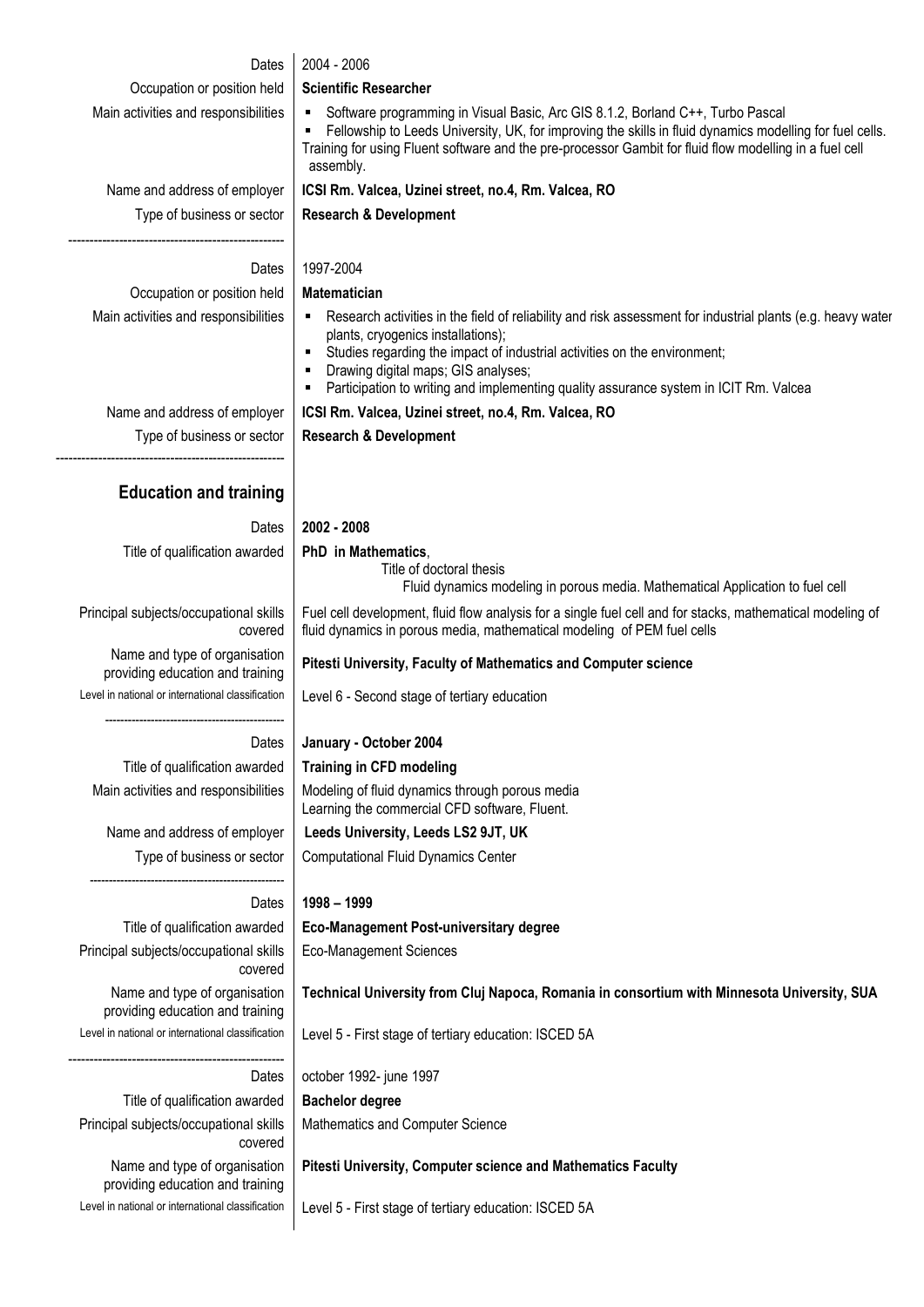| competences                              |                                                                                                                                                                                                                                                                                                                                                 |                                                          |  |                   |  |                                          |  |                 |    |                 |  |  |
|------------------------------------------|-------------------------------------------------------------------------------------------------------------------------------------------------------------------------------------------------------------------------------------------------------------------------------------------------------------------------------------------------|----------------------------------------------------------|--|-------------------|--|------------------------------------------|--|-----------------|----|-----------------|--|--|
| Mother tongue(s)                         | Romanian                                                                                                                                                                                                                                                                                                                                        |                                                          |  |                   |  |                                          |  |                 |    |                 |  |  |
| Other language(s)                        |                                                                                                                                                                                                                                                                                                                                                 |                                                          |  |                   |  |                                          |  |                 |    |                 |  |  |
| Self-assessment                          | Understanding                                                                                                                                                                                                                                                                                                                                   |                                                          |  | <b>Speaking</b>   |  |                                          |  | Writing         |    |                 |  |  |
| European level (*)                       |                                                                                                                                                                                                                                                                                                                                                 | Spoken interaction<br>Listening<br>Reading               |  | Spoken production |  |                                          |  |                 |    |                 |  |  |
| <b>English</b>                           | C <sub>1</sub>                                                                                                                                                                                                                                                                                                                                  | Proficient user                                          |  |                   |  | C1 Proficient user C1 Proficient user C1 |  | Proficient user | C1 | Proficient user |  |  |
|                                          |                                                                                                                                                                                                                                                                                                                                                 | (*) Common European Framework of Reference for Languages |  |                   |  |                                          |  |                 |    |                 |  |  |
| Social skills and competences            | Friendly, Trustworthy, Hard-working, Communicative, Highly organized, Problem solver, Team player -<br>in the expertise area                                                                                                                                                                                                                    |                                                          |  |                   |  |                                          |  |                 |    |                 |  |  |
| Organisational skills and<br>competences | Competent organizer and coordinator, empathic with colleagues, innovative in projects development                                                                                                                                                                                                                                               |                                                          |  |                   |  |                                          |  |                 |    |                 |  |  |
| Technical skills and competences         | Technical skilled in the area of fuel cell and membrane reactor modeling;<br>Projects financial analysis<br>CFD analyses with Fluent (6.3, 12), Fluent PEM Fuel Cell Module and COMSOL Multiphysics 4.2                                                                                                                                         |                                                          |  |                   |  |                                          |  |                 |    |                 |  |  |
| Computer skills and competences          | Programming in languages: Visual Basic, ArcView 8.1.2, Borland C++, Turbo Pascal<br>CFD analyses with Fluent (6.3, 12), Fluent PEM Fuel Cell Module and COMSOL Multiphysics 4.2<br>Operation system: Microsoft Windows XP & Microsoft Windows 7<br>Productivity suite: Microsoft Office 2003 & 2007;<br>Multimedia software & Internet browsers |                                                          |  |                   |  |                                          |  |                 |    |                 |  |  |
| Other skills and competences             | Open-minded, curious and inventive                                                                                                                                                                                                                                                                                                              |                                                          |  |                   |  |                                          |  |                 |    |                 |  |  |
| Driving licence                          | <b>B</b> category                                                                                                                                                                                                                                                                                                                               |                                                          |  |                   |  |                                          |  |                 |    |                 |  |  |
| <b>Additional information</b>            |                                                                                                                                                                                                                                                                                                                                                 | <b>Marital status:</b><br>Married; one child             |  |                   |  |                                          |  |                 |    |                 |  |  |

Personal skills and

### Annex 1: List of relevant published papers

Published papers indexed by Thomson Reuters Master Journal List (ex-ISI Master Journal List) with impact factor (IF):

- 1. Carcadea, E., Ismail, M.S., Ingham, D.B., Patularu L., Schitea D., Marinoiu A., Ion-Ebrasu D., Mocanu, D., Varlam, M., (2020), Effects of geometrical dimensions of flow channels of a large-active-area PEM fuel cell: A CFD study, International Journal of Hydrogen Energy, Article in Press, doi.org/10.1016/j.ijhydene.2020.08.150, ISSN: 0360-3199, eISSN: 1879-3487, scor relativ de influenta/2019: 1,266; impact factor/2019: 4,939; Q1 Publisher: Pergamon-Elsevier Science Ltd, England
- 2. Nazir Hassan, Louis Cindrella, Jose Sujin, Prakash Jyoti, Muthuswamy Navaneethan, Buan Marthe E. M., Flox Cristina, Chavan Sai, Shi Xuan, Kauranen Pertti, Kallio Tanja, Maia Gilberto, Tammeveski Kaido, Lymperopoulos Nikolaos, Carcadea Elena, Veziroglu Emre, Iranzo Alfredo, Kannan Arunachala M., (2020) Is the H-2 economy realizable in the foreseeable future? Part I: H-2 production methods, International Journal of Hydrogen Energy, Volume: 45, Issue: 27, Pages: 13777-13788, DOI: 10.1016/j.ijhydene.2020.03.092, Published: MAY 18 2020, ISSN: 0360-3199, eISSN: 1879-3487, scor relativ de influenta/2019: 1,266; impact factor/2019: 4,939; Q1 Publisher: Pergamon-Elsevier Science Ltd, England
- 3. Nazir, H., Muthuswamy, N., Louis, C., Jose, S., Prakash, J., Buan, M.E., ... Carcadea E., Veziroglu E., Iranzo A., Kannan A.M. (2020). Is the H2 economy realizable in the foreseeable future? Part II: H2 storage, transportation, and distribution. International Journal of Hydrogen Energy. International Journal of Hydrogen Energy, volume 45, issue 41, pages 20693 - 20708, DOI: https://doi.org/10.1016/j.ijhydene.2020.05.241, ISSN: 0360-3199, eISSN: 1879-3487, scor relativ de influenta/2019: 1,266; impact factor/2019: 4,939; Q1 Publisher: Pergamon-Elsevier Science Ltd, England
- 4. Nazir, H., Muthuswamy, N., Louis, C., Jose, S., Prakash, J., Buan, M. E., ... ... Carcadea E., Veziroglu E., Iranzo A., & Kannan, A.M. (2020). Is the H2 economy realizable in the foreseeable future? Part III: H2 usage technologies, applications, and challenges and opportunities. International Journal of Hydrogen Energy, volume 45, issue 53, pp. 28217 - 28239, ISSN: 0360-3199, eISSN: 1879- 3487, doi: 10.1016/j.ijhydene.2020.07.256, scor relativ de influenta/2019: 1,266; impact factor/2019: 4,939; Q1 Publisher: Pergamon-Elsevier Science Ltd, England
- 5. Ion-Ebrasu, D., Pollet, B. G., Caprarescu, S., Chitu, A., Trusca, R., Niculescu, V., Elena Carcadea, … & Vasile, B. S. (2020). Graphene inclusion effect on anion-exchange membranes properties for alkaline water electrolyzers. International Journal of Hydrogen Energy, 45(35): 17057-17066, ISSN: 0360-3199, eISSN: 1879-3487, https://doi.org/10.1016/j.ijhydene.2020.04.195, scor relativ de influenta/2019: 1,266; impact factor/2019: 4,939; Q1 Publisher: Pergamon-Elsevier Science Ltd, England
- 6. Adriana Marinoiu, Mircea Raceanu, Elena Carcadea, Mindaugas Andrulevicius, Asta Tamuleviciene, Tomas Tamulevicius, Catalin Capris, Mihai Varlam, (2020), Efficient Method to Obtain Platinum–Cobalt Supported on Graphene Oxide and Electrocatalyst Development, International Journal of Hydrogen Energy, vol. 45, issue 49, pp. 26226 - 26237, ISSN: 0360-3199, doi.org/10.1016/j.ijhydene.2020.01.170, scor relativ de influenta/2019: 1,266; impact factor/2019: 4,939; Q1 Publisher: Pergamon-Elsevier Science Ltd, England
- 7. Elena Carcadea, Mihai Varlam, Ismail Mohammed, Derek Binns Ingham, Adriana Marinoiu, Mircea Raceanu, Catalin Jianu, Laurentiu Patularu, Daniela Ion-Ebrasu, 2020, PEM fuel cell performance improvement through numerical optimization of the parameters of the porous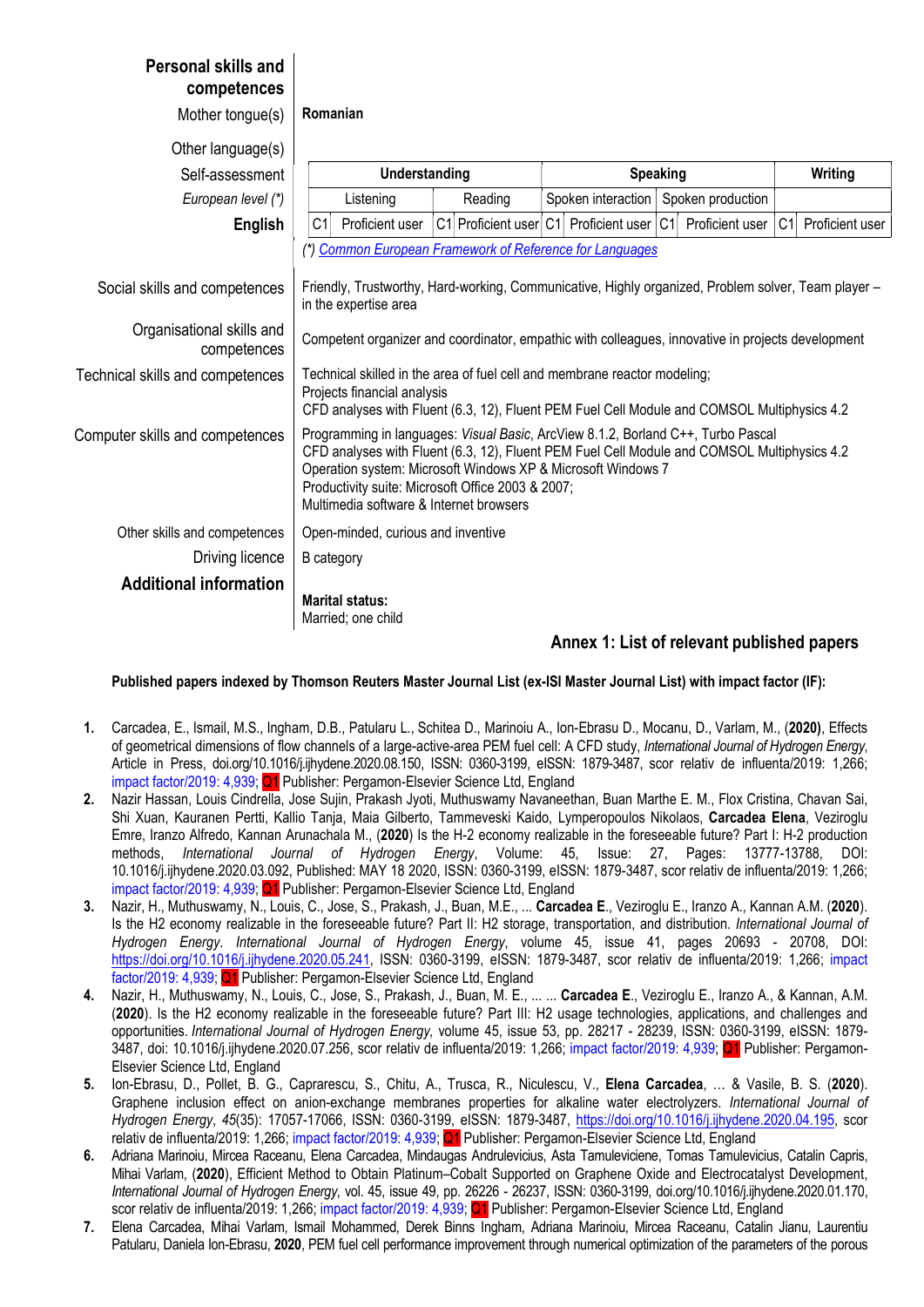layers, International Journal of Hydrogen Energy, 45(14): 7968-7980, ISSN: 0360-3199, eISSN: 1879-3487, doi.org/10.1016/j.ijhydene.2019.08.219, scor relativ de influenta/2019: 1,266; impact factor/2019: 4,939; Q1 Publisher: Pergamon-Elsevier Science Ltd, England

- 8. Adriana Marinoiu, Andrulevičius Mindaugas, Tamulevičienė Asta, Tamulevičius Tomas, Elena Carcadea, Mircea Raceanu, Mihai Varlam, 2020, "High performance catalytic system with enhanced durability in PEM fuel cell", International Journal of Hydrogen Energy, 45 (17), pp. 10409-10422, 10.1016/ j.ijhydene. 2019.09.179, impact factor/2019: 4,939, Q1
- 9. Marinoiu, A., Carcadea E, Sacca A, Carbone, A., Sisu, C., Dogaru, A, Raceanu M,Varlam M, 2020, One-step synthesis of graphene supported platinum nanoparticles as electrocatalyst for PEM fuel cells, International Journal of Hydrogen Energy, 10.1016/j.ijhydene. 2020.04.183, Available on line 28 May 2020, ISSN: 0360-3199, impact factor/2019 4,939, Q1
- 10. Alexandru Ciocan, Cosmin Ungureanu, Alin Chitu, Elena Carcadea, George Darie, (2020), Electrical Longboard for Everyday Urban Commuting, Sustenability, 12(19), 8091, ISSN: 2071-1050, https://doi.org/10.3390/su12198091, scor relativ de influenta/2019: 0.620, Impact factor: 2.576, Q2 MPDI, Switzerland
- 11. N. Bizon, M. Oproescu, P. Thounthong, M. Varlam, E. Carcadea, M. Culcer, M. Iliescu, M.S. Raboaca, I.S. Sorlei, Improving the Fuel Economy and Battery Lifespan in Fuel Cell/Renewable Hybrid Power Systems Using the Power-Following Control of the Fueling Regulators Applied Sciences, vol 10, Article Number: 8310, , ISSN 2076-3417, DOI: 10.3390/app10228310, RIS 0.992, impact factor FI 2,474/2019, Q2, Switzerland, MDPI
- 12. Radu Dorin Andrei, Adriana Marinoiu, Elena Marin, Stanica Enache, Elena Carcadea, Carbon Nanofibers Production via the Electrospinning Process, Energies, 2020, 13(11), 3029; ISSN: eISSN: 1996-1073, doi:10.3390/en13113029, scor relativ de influenta/2019: 0,601; Impact factor/2019: 2,702; Q3 MPDI, Switzerland
- 13. Dan-Adrian Mocanu, Viorel Bădescu, Ciprian Bucur, Iuliana Ștefan,Elena Carcadea, Maria Simona Răboacă, Ioana Manta, PLC Automation and Control Strategy in a Stirling Solar Power System, Energies, 2020, 13(8), 1917, https://doi.org/10.3390/en13081917, ISSN: eISSN: 1996-1073, scor relativ de influenta/2019: 0,601; Impact factor/2019: 2,702; Q3 MPDI, Switzerland
- 14. Adriana Marinoiu, Radu Andrei, Irina Vagner, Violeta Niculescu, Felicia Bucura, Marius Constantinescu, Elena Carcadea, One Step Synthesis of Au Nanoparticles Supported on Graphene Oxide Using an Eco-Friendly Microwave-Assisted Process, Materials Science-Medziagotyra, 26(3): 249-254, (2020), DOI: https://doi.org/10.5755/j01.ms.26.3.21857, ISSN: 1392-1320, scor relativ de influenta/2019: 0,222; Impact Factor/2019: 0,625; Q3 Kaunas University of Technology, Lithuania
- 15. Bizon, N, Raceanu, M, Koudoumas, E, Marinoiu, A, Karapidakis, E, Carcadea, E Renewable/Fuel Cell Hybrid Power System Operation Using Two Search Controllers of the Optimal Power Needed on the DC Bus Energies, 13 (22), Article Number 6111, DOI: 10.3390/en13226111, 2020, ISSN: eISSN: 1996-1073, Impact factor: 2.702, Q3
- 16. Elena Carcadea, Mihai Varlam, Adriana Marinoiu, Mircea Raceanu, M. S. Ismail, D.B. Ingham, Influence of catalyst structure on PEM fuel cell performance - A numerical investigation, International Journal of Hydrogen Energy, 44(25), 12829-12841, ISSN: 0360-3199, (IF 4.229), doi: 10.1016/j.ijhydene.2018.12.155, Q1
- 17. Nicolae Bidica, Ioan Cristescu, Carcadea Elena, Anisia Bornea, Ciprian Bucur, Nicolae Sofilca, Alin Lazar, 2019, Modelling synergistic isotope effects of the permeation of multiple hydrogen isotopes through metals Fusion Engineering and Design, Vol. 146, 2019, pp. 1938-1941 10.1016/j.fusengdes.2019.03.071, ISSN 1536-1055, FI 1.457, Q1
- 18. Marinoiu A., Raceanu M., Carcadea E., Varlam M., Stefanescu I., Iodinated carbon materials for oxygen reduction reaction in proton exchange membrane fuel cell. Scalable synthesis and electrochemical performances, Arab J Chem 2019; 12:868–80. doi:10.1016/j.arabjc.2016.12.002. IF=3.298, Q2,
- 19. Daniela Ion-Ebrasu, Bruno G. Pollet, Adnana Spinu-Zaulet, Amalia Soare, Elena Carcadea, Mihai Varlam, Simona Caprarescu, Graphene Modified Fluorinated Cation-Exchange Membranes for Proton Exchange Membrane Water Electrolysis, International Journal of Hydrogen Energy, 44 (2019), 10190-10196, https://doi.org/10.1016/j.ijhydene.2019.02.148, 4,084, Q2,
- 20. Felseghi R.-A. Carcadea E., Raboaca M.S,Trufin C.N., Filote, C., Hydrogen fuel cell technology for the sustainable future of stationary applications, Energies, Vol. 12, Issue 23, 2019, Article number 4593, 10.3390/en12234593, IF=2.707, Q3
- 21. Marinoiu, Adriana; Cobzaru, Claudia;Carcadea, Elena; Raceanu, Mircea; Schitea, Dorin; Varlam, Mihai; Stefanescu, Ioan., New catalysts used in the hydrogenolysis reaction of glycerol , Environmental Engineering & Management Journal (EEMJ). Jan 2019, Vol. 18 Issue 1, pp 195-202. 8p. , Q3
- 22. Elena Carcadea, Mihai Varlam, Derek Ingham, Mohammed Ismail, Laurentiu Patularu, Adriana Marinoiu, Dorin Schitea, 2019, The effects of cathode flow channel size and operating conditions on PEM fuel performance: a CFD modelling study and experimental demonstration, International Journal Of Energy Research, vol. 42, pg 2789-2804, 2018, 10.1002/er.4068, Q<sup>2</sup>
- 23. Adriana Marinoiu, Mircea Raceanu, Elena Carcadea, Mihai Varlam, *Iodine-doped graphene Catalyst layer in PEM fuel cells*, Applied Surface Science, vol. 456, pg 238-245, https://doi.org/10.1016/j.apsusc.2018.06.100, 2018, Q1
- 24. Adriana Marinoiu, Mihai Varlam, Elena Carcadea, Mircea Raceanu, Amalia Soare, Ioan Stefanescu, A Class of High Performance Electrocatalysts for Oxygen Reduction Reaction of Fuel Cells, using Iodine Doped Graphene, MaterialsToday: Proceedings, vol. 5, Issue 8, Part 1, 2018, pg. 15915-15922, 2018
- 25. Daniela Ion-Ebrasu, Adnana Zaulet, Stanica Enache, Mirela Dragan, Dorin Schitea, Elena Carcadea, Mihai Varlam, Konstantin Petrov, Electrochemical Characterization of Metal Oxides as Catalysts for Oxygen Evolution in Alkaline Media, Bulgarian Chemical Communications, vol. 50 Special issue A, pp. 133-138, 2018, ISSN: 0324-1130
- 26. A. Marinoiu, M. Raceanu, Elena Carcadea, M. Varlam, I. Stefanescu, Low cost iodine intercalated graphene for fuel cells electrodes, Applied Surface Science, http://dx.doi.org/10.1016/j.apsusc.2017.01.295, 2017
- 27. A. Marinoiu, Raceanu M, Carcadea E, Varlam M, Balan D, Ion-Ebrasu D, Stefanescu l, Enachescu M. Iodine-Doped Graphene for Enhanced Electrocatalytic Oxygen Reduction Reaction in Proton Exchange Membrane Fuel Cell Applications. J Electrochem Energy Convers Storage 2017;14:31001. doi:10.1115/1.4036684. (IF=0.817)
- 28. Marinoiu A, Raceanu M, Carcadea E, Varlam M, Soare A, Stefanescu I. Doped Graphene as Non-Metallic Catalyst for Fuel Cells. Mater Sci 2017;23:108–13. doi:10.5755/j01.ms.23.2.16216. (IF=0.393)
- 29. A. Marinoiu, Elena Carcadea, C. Cobzaru, C. Cernatescu, Numerical Approach for Catalytic Conversion of CO2 to Methane over Nickel Base Catalysts, Revista de chimie, 68 (1), pg. 128-133, 2017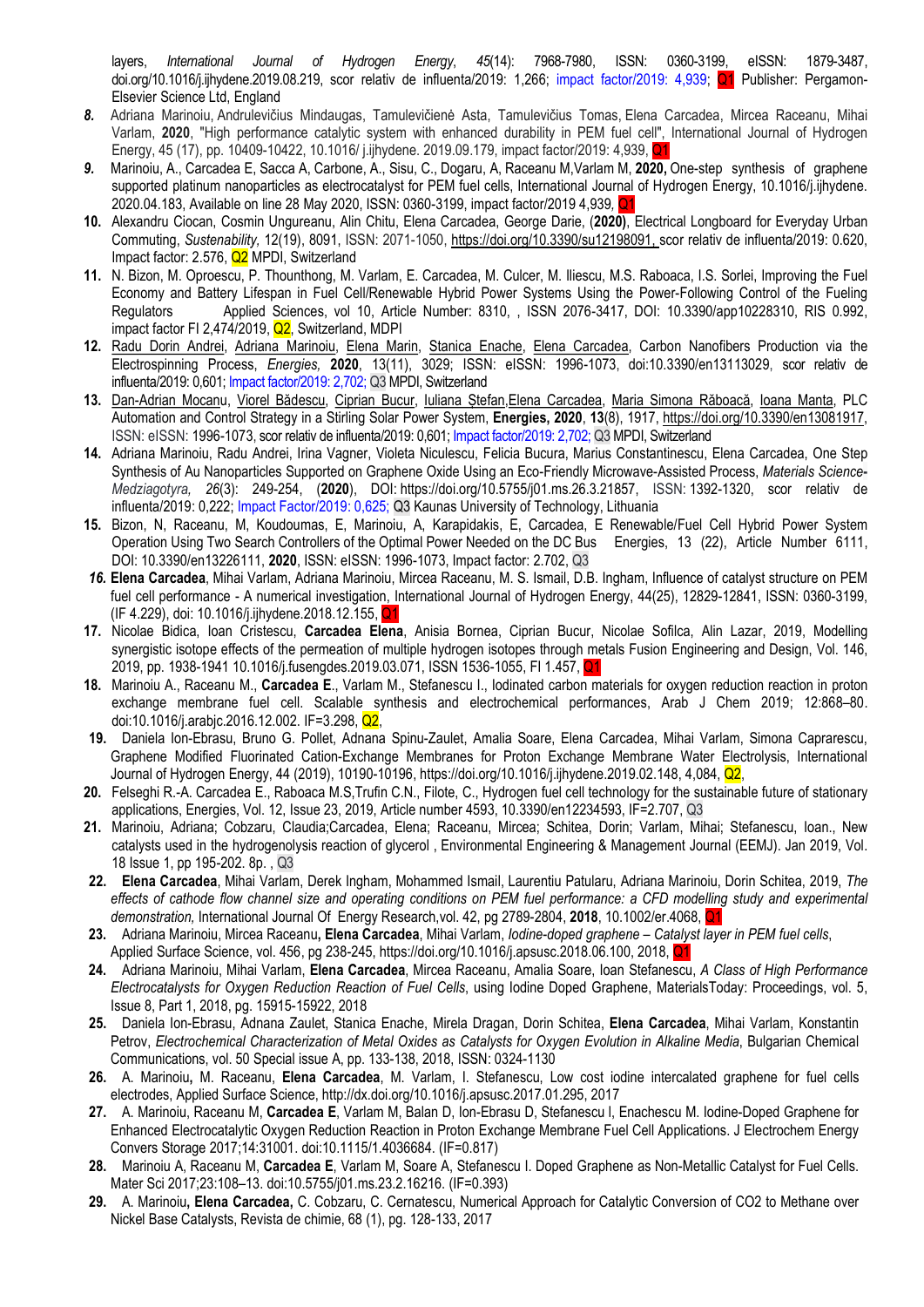- 30. A. Marinoiu, M. Raceanu, Elena Carcadea, A. Mellichio, D. Marinescu, C. Teodorescu, M. Varlam, I. Stefanescu "Convenient graphene based materials as potential candidate for low cost fuel cell catalyst", Reaction Kinetics, Mechanisms and Catalysis, vol. 118, nr 1, pg 281-296, 2016, ISSN: 1878-5204, Factor de impact: 1.17
- 31. A. Marinoiu, C. Cobzaru, Elena Carcadea, M. Raceanu, I. Atkinson, M. Varlam, I Stefanescu, An experimental approach for finding low cost alternative support material in PEM fuel cells, Revue Roumaine de Chimie, vol 61, nr 4-5, pp. 4533-440, ISSN 0035-3930
- 32. A. Marinoiu, C. Cobzaru, Elena Carcadea, M. Raceanu, D. Schitea, M. Varlam, I. Stefanescu, "New catalysts used in the hydrogenolysis reaction of glycerol", Environmental Engineering and Management Journal, 2015, http://omicron.ch.tuiasi.ro/ EEMJ/, eISSN: 1843-3707, Impact factor: 1.065
- 33. A. Marinoiu, C. Cobzaru, M. Raceanu, M. Varlam, Elena Carcadea, C. Cernatescu, I. Stefanescu, "Carbon dioxide conversion to methane over supported nickel base catalysts", Revue Roumaine de Chimie, 2015, vol. 60, nr. 2-3, pg. 249-256, ISSN: 0035-3930, Factor de impact: 0,311
- 34. A. Marinoiu, C. Teodorescu, Elena Carcadea, M. Raceanu, M. Varlam, C. Cobzaru, I. Stefanescu, "Graphene-based Materials Used as the Catalyst Support for PEMFC Applications", Materials Today: Proceedings, 2015, vol. 2, nr. 6, pg. 3797–3805, The Selected Papers of 10th International Conference on Physics of Advanced Materials, ICPAM-10. doi:10.1016/j.matpr.2015.08.013, Factor de impact: 0
- 35. A. Marinoiu, C. Cobzaru, Elena Carcadea, M. Raceanu, C. Capris, V. Tanislav, C. Teodorescu, I. Iordache, "Numerical analysis of Cu and Ni based catalysts in the hydrogenation process of glycerol", Environmental Engineering and Management Journal, 2015, vol. 14, no. 9, 2201-2211 http://omicron.ch.tuiasi.ro/EEMJ/, eISSN: 1843-3707, Factor de impact: 1.065
- 36. A. Marinoiu, C. Cobzaru, Elena Carcadea, M. Raceanu, I. Petreanu, M. Varlam, "Study about glycerol hydrogenolysis using copper chromite catalysts mixed with bases", Revue Roumaine de Chimie, 2014, vol. 59, nr. 8, pg. 657-662, ISSN: 0035-3930, Factor de impact: 0.311
- 37. A. Marinoiu, C. Cobzaru, Elena Carcadea, M. Raceanu, A. Enache, M. Varlam, "Mathematical modeling of the glycerol hydrogenolysis using copper chromite catalyst.The effect of additional bases", Environmental engineering and management journal, 10/2014, http://omicron.ch.tuiasi.ro/EEMJ/, eISSN: 1843-3707, Factor de impact: 1.065
- 38. A. Marinoiu, C. Cobzaru, Elena Carcadea, C. Capris, V. Tanislav, M. Raceanu, "Hydrogenolysis of glycerol to propylene glycol using heterogeneous catalysts in basic aqueous solutions", Reaction Kinetics Mechanisms and Catalysis, 2013, vol. 110, nr. 1, pg. 63-73, doi: 10.1007/s11144-013-0596-8, ISSN: 1878-5204, Factor de impact: 1.17
- 39. Elena Carcadea, D. B. Ingham, I. Stefanescu, R.E. Ionete, H. Ene, "The influence of permeability changes for a 7-serpentine channels PEM fuel cell performance", International Journal of Hydrogen Energy, 2011, vol. 36, nr. 16, pg.10376-10383, ISSN: 0360- 3199, Factor de Impact: 3.313
- 40. Elena Carcadea, H. Ene, D. B. Ingham, Roxana Elena Lazar (lonete), L. Ma, M. Pourkashanian, I. Stefanescu, "A computational fluid dynamics analysis of a PEM fuel cell system for power generation", International Journal of Numerical Methods for Heat & Fluid Flow, 2007, vol. 17, nr. 3, pp. 302-312, ISSN: 0961-5539, Factor de Impact: 1.399
- 41. L.Ma, M. Pourkashanian, D.B. Ingham, Elena Carcadea, "A Review of the Computational Fluid Dynamics Modelling of Fuel Cells", Journal of Fuel Cell Science and Technology, 2005, vol. 2, nr. 4, pg. 246-257, ISSN 1550-624x, Factor de Impact: 0.994
- 42. Elena Carcadea, H. Ene, D.B. Ingham, Roxana Elena Lazar (lonete), L. Ma, M. Pourkashanian, I. Stefanescu, "Numerical Simulation of Mass and Charge Transfer for a PEM fuel cell", International Communications in Heat and Mass Transfer, 2005, vol. 32, nr. 10, pg. 1273 – 1280, ISSN 0735-1933, Factor de Impact 2.782.

#### Published papers indexed by Thomson Reuters Master Journal List (ex-ISI Master Journal List) without impact factor (IF) or by other international databases:

#### Published papers in specialized volumes without ISI cotation

- 1. Daniela Ion-Ebrasu, Radu Dorin Andrei, Adrian Enache, Stanica Enache, Amalia Soare, Elena Carcadea, Mihai Varlam, 3-D Graphene Growth by Chemical Vapor Deposition (CVD) for Energy Applications, Smart Energy and Sustainable Environment, Vol. 23, Iss. 1, (2020): 13-20, indexat BDI, Romania
- 2. Mocanu, D. A., Bădescu, V., Carcadea, E., Armeanu, A., 2020, Computational analysis of the tubular heat exchanger of an integrated energy generation system using a solar stirling engine, 2020, UPB Scientific Bulletin, Series D: Mechanical Engineering, 82(1), pp. 139-150, ISSN: 1454-2358, Politechnica University of Bucharest, Romania
- 3. Mihai Oproescu; Nicu Bizon; Elena Carcadea; Mihai Culcer; Mariana Iliescu; Mircea Raceanu; Sorin Sorlei Performance of the loadfollowing control switched to the air and hydrogen regulators of the fuel cell system, 2020 12th International Conference on Electronics, Computers and Artificial Intelligence (ECAI), Bucharest, Romania, 2020, pp. 1-6, doi: 10.1109/ECAI50035.2020.9223155.
- 4. Nicu Bizon; Sorin Sorlei; Elena Carcadea; Mihai Culcer; Mariana Iliescu; Mircea Raceanu Sensitivity Analysis Based on the Defined Load Threshold for a new Fuel Economy Strategy used in Fuel Cell Vehicles, 2020, 12th International Conference on Electronics, Computers and Artificial Intelligence (ECAI), Bucharest, Romania, 2020, pp. 1-6, doi: 10.1109/ECAI50035.2020.9223181.
- 5. Radu-Florian Ene, Cristina Dumitriu, Radu Dorin Andrei, Catalin Jianu, Alin Chitu, Adnana Alina Spinu-Zaulet, Elena Carcadea, Mihaela Ramona Buga, Cristian Pirvu, Titanium dioxide–based fiber anodes and their potential use in CR2032 coin cell lithium batteries, Progress of Cryogenics and Isotopes Separation, 22, 2, 31-42, ISSN: 1582-2575
- 6. A. Marinoiu, I. Morjan, S. Nica, M. Raceanu, F. Bucura, S. Enache, E. Carcadea, Facile synthesis of nitrogen-doped graphene via ecofriendly microwave-assisted process, Progress of Cryogenics and Isotopes Separation, Vol. 22, nr. 2, pg. 21-30, ISSN 1582-2575
- 7. Adriana Marinoiu, Claudia Cobzaru, Corina Cernatescu, Elena Marin, Catalin Capris, Elena Carcadea, Efficient Catalytic Systems for Oxygen Reduction Reaction in PEM Fuel Cells Advanced Materials and Technologies 2019, pag 150, ISSN 1822-7759
- 8. R.D. Andrei, A. Marinoiu, E. Marin, A. Soare, S. Enache, E. Carcadea Carbon nanofibers Pt-embedded manufactured through electrospinning, Progress of Cryogenics and Isotopes Separation 2019, 22(2): 77-86 ISSN: 1582-2575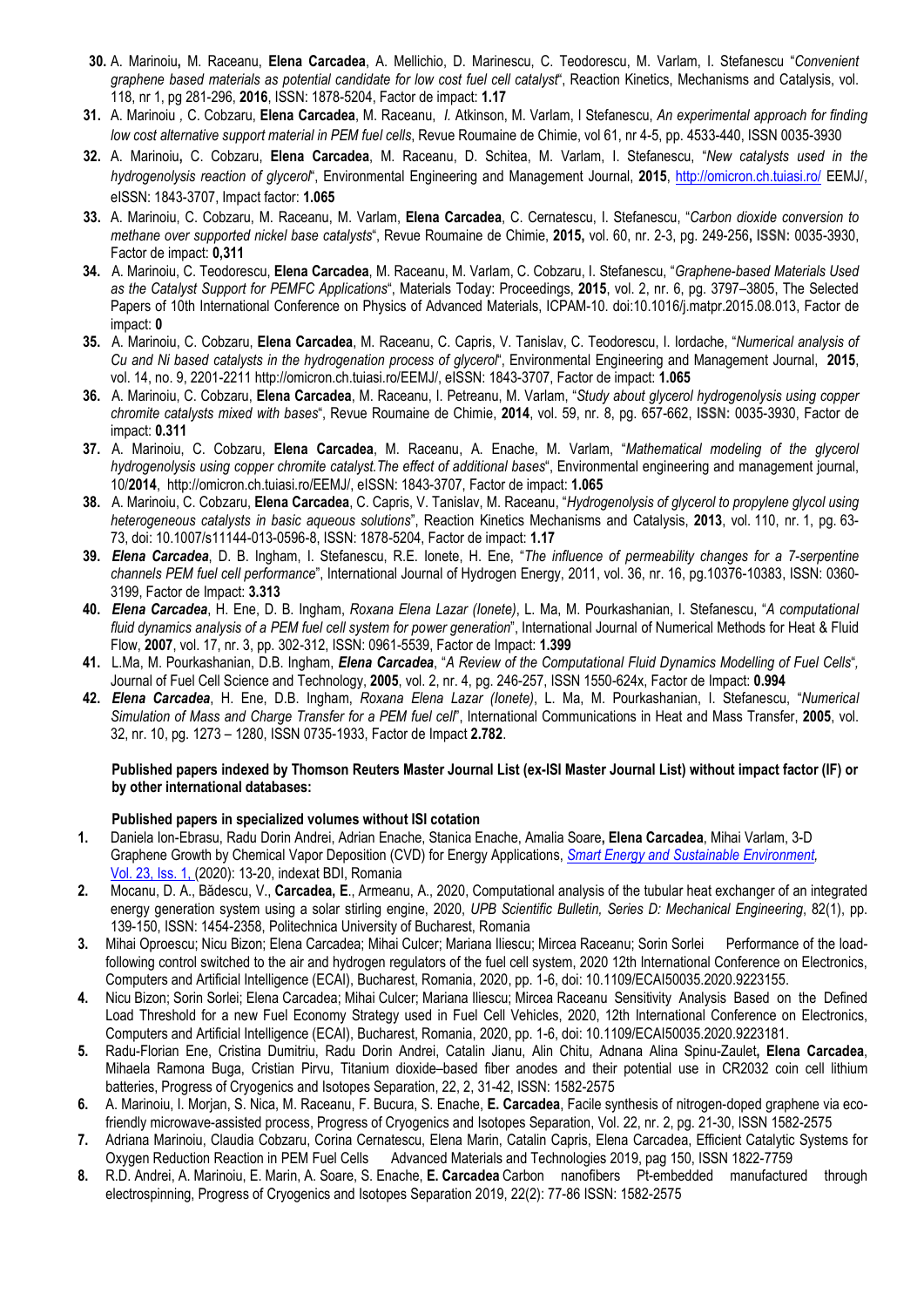- 9. Elena Carcadea, Mihai Varlam, Konstantin Petrov, Catalin Jianu, Daniela Ion-Ebrasu, Laurentiu Patularu, Mircea Raceanu, Dorin Schitea, Performance evaluation of a PEM electrolyser using CFD modelling, Progress of Cryogenics and Isotopes Separation Volumul 21, issue 1, 49-56, 2018
- 10. Mariana Iliescu, Mihail Culcer, Florian Stefanescu, Marian Curuia, Elena Carcadea, Nicu Bizon, Simona Maria Raboaca, Gabriel Rasoi, Mihai Varlam, Characterising of a small high temperature superconducting coil intended to be used as energy storage unit for spacecraft power systems, Progress of Cryogenics and Isotopes Separation, 21 (1), 57-66, 2018, ISSN 1582-2575
- 11. Adriana Marinoiu, Felicia Vasut, Anisoara Oubraham, Radu Dorin, Andrei, Irina Vagner, Amalia Soare, Catalin Capris, Elena Carcadea, Development of One-step Method for Synthesis of Gold Supported on Reduced Graphene Oxide, Progress of Cryogenics and Isotopes Separation Volume 21 (2), 57-66, 2018, ISSN 1582-2575
- 12. Radu Dorin Andrei, Adriana Marinoiu, Felicia Bucura,Anca Zaharioiu, Violeta Niculescu, Claudia Sisu, Elena Carcadea, Synthesis Via Electrospinning of Electrospun Polyacrylonitrile Fibers –Preliminary Results, Progress of Cryogenics and Isotopes Separation, 21 (2), 81-90, 2018, ISSN 1582-2575
- 13. Claudia Sisu, Radu Dorin Andrei, Adriana Marinoiu, Claudia Sandru, Marius Constantinescu, Irina Petreanu, Elena Carcadea, Cyclic Voltammetry as a Tool for Model Testing – Investigation Method for Noble Metal Catalyst's Durability, Progress of Cryogenics and Isotopes Separation, 21 (2), 91-100, 2018, ISSN 1582-2575
- 14. Daniela Ion-Ebrasu, Laurentiu Patularu, Mircea Raceanu, Dorin Schitea Adriana Marinoiu, Felicia Vasut, Anisoara Oubraham, Radu Dorin, Andrei, Irina Vagner, Amalia Soare, Catalin Capris, Elena Carcadea, Development of One-step Method for Synthesis of Gold Supported on Reduced Graphene Oxide, Progress of Cryogenics and Isotopes Separation Volume 21, p 57-66, issue 2/2018
- 15. Elena Carcadea, M. Varlam, D. Ion-Ebrasu, L. Patularu, M. Raceanu, D. Schitea, PEM Electrolyzer An Important Component of a Backup Emergency Hydrogen-Based Power Source, Progress of Cryogenics and Isotopes Separation, Vol. 20(2): 57-66, ISSN: 1582- 2575, 2017
- 16. A. Marinoiu, C. Jianu, C. Cobzaru, M. Raceanu, C. Capris, A. Soare, I. Petreanu, *Elena Carcadea*, Facile Synthesis of Well Dispersed au Nanoparticles on Reduced Graphene Oxide, Progress of Cryogenics and Isotopes Separation, 20(2):5-15, ISSN: 1582-2575, 2017
- 17. Elena Carcadea, M. Varlam, A. Marinoiu, M. Raceanu, C. Jianu, I. Stefanescu, L. Patularu, A CFD Investigation Regarding the Catalyst Layer Structure Influence on the PEM Fuel Cell Performance, Progress of Cryogenics and Isotopes Separation, 20(1):45-54, ISSN: 1582-2575, 2017
- 18. Elena Carcadea, M. Varlam, I. Stefanescu, A. Marinoiu, M. Raceanu, Numerical Analysis on the Hydrogen Generation from Sodium Borohydride Hydrolysis, Progress of Cryogenics and Isotopes Separation, 19(1):35-44, ISSN: 1582-2575, 2016
- 19. A. Marinoiu, Elena Carcadea, I. Petreanu, E. Marin, B. Sucea, A. Soare, Synthesis and Characterization of Iodine Doped Graphene by an Uncatalyzed Reaction, Progress of Cryogenics and Isotopes Separation, 19(1):19-26, ISSN: 1582-2575, 2016
- 20. Elena Carcadea, M. Varlam, D. B. Ingham, L.G. Patularu, A. Marinoiu, D. Ion-Ebrasu, I. Stefanescu, CFD Investigation of Gas Diffusion Layers Compression on the PEM Fuel Cell Performance, Progress of Cryogenics and Isotopes Separation, 19(2): 25-36, ISSN: 1582-2575, 2016
- 21. D. Schitea, L. Pătularu, *Elena Carcadea*, G. Răsoi, I. Aschilean, Optimal Operation Conditions Identification of an Open Cathode PEMFC for Mobile Applications, Progress of Cryogenics and Isotopes Separation, 19(2): 37-42, ISSN: 1582-2575, 2016
- 22. A. Marinoiu, Elena Carcadea, I. Petreanu, E. Marin, B. Sucea, A. Soare, M. Raceanu, Iodine Doped Graphene Synthesis Via a Facile Electrophilic Substitution. High Performance as ORR Electrocatalyst for PEMFC, Progress of Cryogenics and Isotopes Separation, 19(2): 43-50, ISSN: 1582-2575, 2016
- 23. Elena Carcadea, M. Varlam, Derek B. Ingham, Laurentiu G Patularu, Adriana Marinoiu, Daniela Ion-Ebrasu, I. Stefanescu, Effect of Gdl(+MPL) Compression on the PEM Fuel Cell Performance, ECS Transaction, doi: 10.1149/07514.0167ecs, ECS Trans., 2016, vol 75, nr 14, pg. 167-177, ISSN: 1938-5862, Indexed in Scopus
- 24. I. Stefanescu, M. Varlam, *Elena Carcadea*, M. Buga, "Perspective privind stocarea electrochimica a energiei la ICSI Rm. Valcea", Volumul Conferintei "Stiinta moderna si energia -Producerea, Transportul si utilizarea energiei, pg. 216-224, ISSN 2066-4125, 2016
- 25. Elena Carcadea, M. Varlam, I. Stefanescu, D. Ingham, A. Marinoiu, L. Patularu, M. Raceanu, D. Schitea, A CFD Simulation for an Air Breathing PEMFC for Power Source Portable Applications, ECS Transaction, doi: 10.1149/06917.0971ecst ECS Trans., 2015, vol. 69, nr 17, pg. 971-982, ISSN: 1938-5862, Indexed in Scopus
- 26. A. Marinoiu, Elena Carcadea, M. Raceanu, C. Cobzaru, M. Varlam, Carbon Dioxide Conversion To Methane Over Nickel Base Catalyst, Advances in Environmental and Agricultural Science, WSEAS, Energy, Environmental and Structural Engineering Series/ 32, 2015, ISBN: 978-1-61804-270-5, ISBN: 978-1-61804-270-5
- 27. I. Stefanescu, M. Varlam, *Elena Carcadea*, New approaches on the energy storage technolgies in Romania, Buletinul Agir, Supliment 1/2015, pg. 54-60, ISSN-L 1224-7928, BDI: INDEX COPERNICUS INTERNATIONAL, ACADEMIC KEYS, getCITED, Online: ISSN 2247-3548
- 28. I. Stefanescu, M. Varlam, *Elena Carcadea*, "ROM-EST Un catalizator in domeniul stocarii energiei", Volumul Conferintei "Stiinta moderna si energia -Producerea, Transportul si utilizarea energiei, pg. 73-88, ISSN 2066-4125, 2015
- 29. A. Marinoiu, *Elena Carcadea*, M. Raceanu, I. Petreanu, E. Marin, C. Teodorescu, A review regarding a "man-portable" lightweight flexible fuel cell concept small power supply, Progress of Cryogenics & Isotopes Separation, 2015, vol. 18, nr 1, pg. 81-88, Abstracting and indexing in: Contemporary Science Association, EBSCO, Ulrich's Periodicals Directory, National Institute of Scientific Information (INIS),
- 30. Elena Carcadea, M. Varlam, I. Stefanescu, L. Patularu, A. Marinoiu, V. Tanislav, S. Enache, Effects of Flow Field on PEM Fuel Cell Performance, Progress of Cryogenics and Isotopes Separation, vol. 17, nr. 2, pg. 74-81, National Institute of Scientific Information (INIS), ISSN: 1582-2575, 2014, Abstracting and indexing in: Contemporary Science Association, EBSCO, Ulrich's Periodicals Directory
- 31. L. Patularu, D. Schitea, S. Enache, M. Varlam,D Ion-Ebrasu, E Carcadea A. Marinoiu, G. Rasoi, A. Craciunescu, PEMFC Short Stack Development at ICSI Ramnicu Valcea, from Sketch to Applications, Progress of Cryogenics and Isotopes Separation ISSN: 1582-2575, vol. 17, nr. 2, pg. 82-89, Abstracting and indexing in: Contemporary Science Association, EBSCO, Ulrich's Periodicals Directory, National Institute of Scientific Information (INIS)
- 32. A. Marinoiu, Elena Carcadea, M. Răceanu, I. Petreanu, M. Varlam, The Use Of Nickel As A Catalyst For Carbon Dioxide Hydrogenation, Progress of Cryogenics & Isotopes Separation, vol. 17, nr. 2, pg. 101-112, ISSN: 1582-2575, 2014, Abstracting and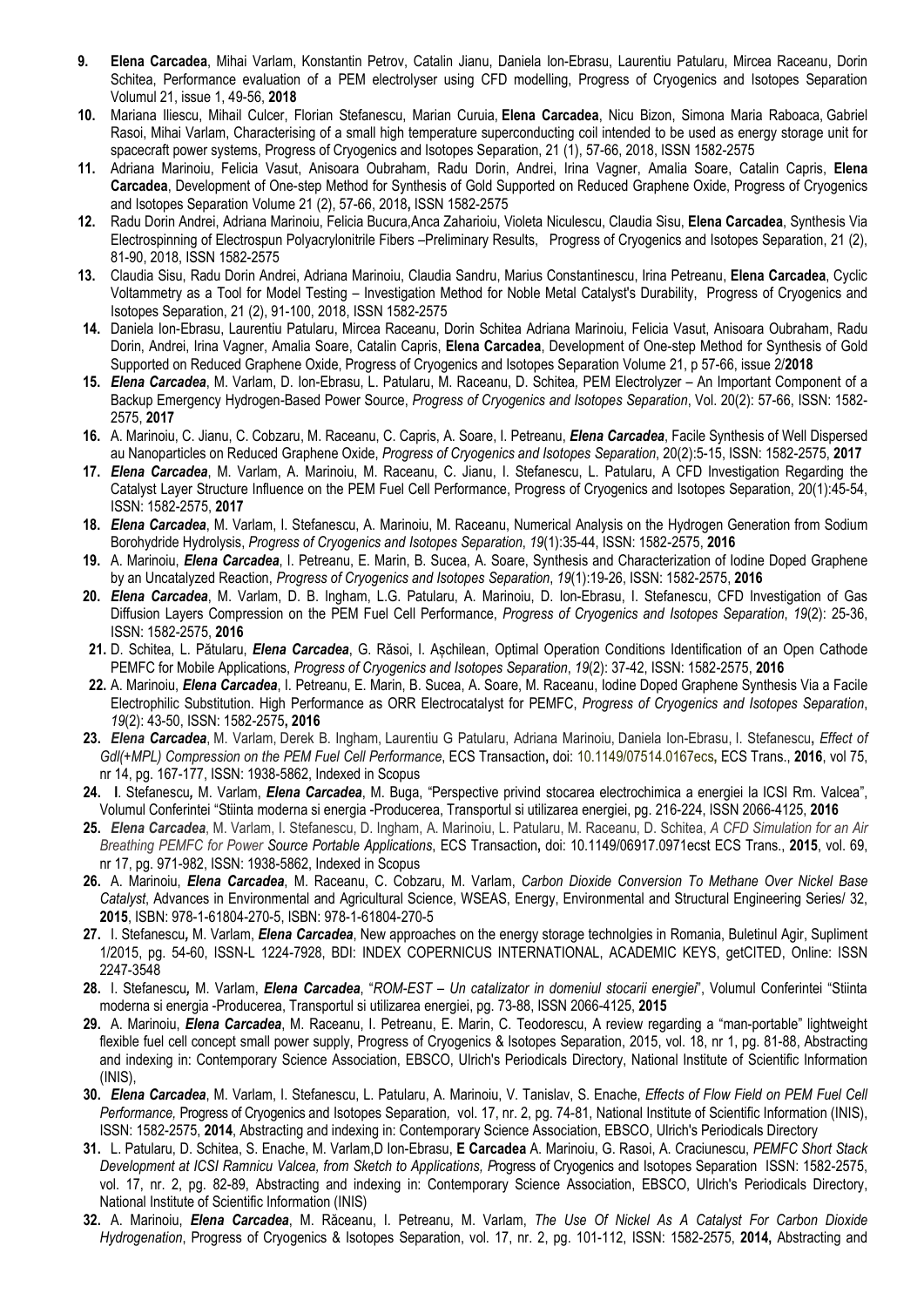indexing in: Contemporary Science Association, EBSCO, Ulrich's Periodicals Directory, National Institute of Scientific Information (INIS)

- 33. Elena Carcadea, M. Varlam, A. Marinoiu, I. Stefănescu, M. Răceanu, L. Pătularu, D. Ebrașu, V. Tanislav, C. Capriș, "The Influence of Catalyst Properties on CO Oxidation Reaction – A Theoretical Aproach", "Progress of Cryogenics and Isotopes Separation", vol. 17, nr. 1/2014, pg. 24-31, ISSN: 1582-2575
- 34. A. Marinoiu, *Elena Carcadea*, R. Ionete, M. Raceanu, C. Cobzaru, I. Iordache, C. Teodorescu, A. Enache, M. Varlam, Carbon Dioxide Reusing for Methane Fuel Obtaining Over Heterogeneous Catalysts as a Possible Source of Energy", Progress of Cryogenics and Isotopes Separation, ISSN: 1582-2575, vol. 17, nr. 1, 2014, pg. 16-23, Abstracting and indexing in: Contemporary Science Association, EBSCO, Ulrich's Periodicals Directory, National Institute of Scientific Information (INIS)
- 35. A. Marinoiu, *Elena Carcadea*, I. Petreanu, C. Sisu, M. Răceanu, C. Capris, V. Tanislav, D. Schitea, D. Ebrasu, L. Pătularu, "Carbon Monoxide Retention for Fuel Cell Application Using Heterogeneous Catalysts", Progress of Cryogenics and Isotopes Separation, ISSN: 1582-2575, vol. 17, nr. 1, 2014, pp. 32-39, Abstracting and indexing in: Contemporary Science Association, EBSCO, Ulrich's Periodicals Directory, National Institute of Scientific Information (INIS)
- 36. S. Gherghinescu, A. Ciocan, Elena Carcadea, D. Ebrasu, "Efficient Methods for Flue Gas Heat Recovery and Conversion Into Electricity", Progress of Cryogenics and Isotopes Separation, ISSN: 1582-2575, vol. 17, nr. 1, 2014, pg. 40-51, Abstracting and indexing in: Contemporary Science Association, EBSCO, Ulrich's Periodicals Directory, National Institute of Scientific Information (INIS).
- 37. I. Stefanescu, M. Varlam, Elena Carcadea "Realizări și provocări în tehnologiile de dezvoltare a pilelor de combustibil cu hidrogen cazul României", Volumul Conferintei "Stiinta moderna si energia -Producerea, Transportul si utilizarea energiei, pg. 161-169, ISSN 2066-4125, 2014
- 38. L. Pătularu, S. Enache, D. Schitea, I. Ștefănescu, M. Varlam, M. Raceanu, D. Ebrașu, Elena Carcadea, A. Craciunescu, "Influența compresiunii stratului de difuzie a gazului asupra performanței pilelor de combustibil de tip PEM", Volumul Conferinței "Stiința moderna si energia - Producerea, Transportul si utilizarea energiei, pg. 122-129, ISSN 2066-4125, 2014
- 39. Elena Carcadea, M. Varlam, A. Marinoiu, I. Stefanescu, M. Raceanu, V. Tanislav, Numerical Investigation of Carbon Monoxide Oxidation, Progress of Cryogenics and Isotopes Separation, ISSN: 1582-2575, vol. 16, nr. 2, 2013, pg. 40-45, Abstracting and indexing in: Contemporary Science Association, EBSCO, Ulrich's Periodicals Directory, National Institute of Scientific Information (INIS).
- 40. A. Marinoiu, E. Carcadea, C. Cobzaru, C. Capris, V. Tanislav, M. Raceanu, I. Iordache, The efficient catalytic conversion of glycerol into valuable chemical, Progress of Cryogenics and Isotopes Separation, ISSN: 1582-2575, vol. 16, nr. 1, 2013, pg. 36-43, Abstracting and indexing in: Contemporary Science Association, EBSCO, Ulrich's Periodicals Directory, National Institute of Scientific Information (INIS)
- 41. I. Stefănescu, M. Varlam, Elena Carcadea "Tehnologie alternativa de stocare si generare a energiei sub forma de metan regenerabil", Știința moderna si energia -Producerea, Transportul si utilizarea energiei, 2013, pg. 186-196, ISSN: 2066-4125
- 42. Elena Carcadea, M. Varlam, M. Raceanu, M. Iliescu, A. Enache, M. Culcer, E. Daniela, A. Marinoiu, V. Tanislav, C. Capris, "Energy systems based on renewable resources and hydrogen storage - an overview and a scenario analyses", Progress of Cryogenics and Isotopes Separation", ISSN: 1582-2575, vol. 16, nr. 1, 2013, pg. 5-12, Abstracting and indexing in: Contemporary Science Association, EBSCO, Ulrich's Periodicals Directory, National Institute of Scientific Information (INIS).
- 43. A Marinoiu, *Elena Carcadea*, C. Teodorescu, D. Marinescu, I. Petreanu, M. Raceanu, L. Patularu, The catalytic conversion of renewable feedstocks, "Progress of Cryogenics and Isotopes Separation", ISSN: 1582-2575, vol. 16, nr. 2, 2013, pg. 30-39, Abstracting and indexing in: Contemporary Science Association, EBSCO, Ulrich's Periodicals Directory, National Institute of Scientific Information (INIS)
- 44. D. Ion-Ebrasu, G. Dorcioman, E. Axente, N. Mihailescu, L. Patularu, E. Carcadea, M. Varlam, I. Stefanescu, A. Iulianelli, S. Liguori, A. Vaseashta, A. Basile, Modified Nafion/Tio2 membranes for proton exchange membrane fuel cells, 5th European Fuel Cell Piero Lunghi Conference and Exhibition, EFC 2013, pg 91-92, ISBN: 978-888286297-8, Indexed in Scopus
- 45. M. Răceanu, C. Cobzaru, A. Marinoiu, *Elena Carcadea*, M. Varlam, *Effect of the catalytic ink preparation method on the performance of* membrane electrode assemblies, Buletinul Institutului Politehnic din Iasi, Sectia Chimie si Inginerie Chimica, pg. 81-88 ISSN 0254-7104
- 46. Elena Carcadea, Varlam, M., Ioan Stefanescu, Marinoiu A., Tanislav V., Capris C., "Parametrical study of steam methane reforming in a membrane reactor", vol. 15, nr. 2, 2012, ISSN: 1582-2575, pg. 25-34, Abstracting and indexing in: Contemporary Science Association, EBSCO, Ulrich's Periodicals Directory, National Institute of Scientific Information (INIS).
- 47. A. Marinoiu, C. Cobzaru, Elena Carcadea, V. Tanislav, C. Capris, Mathematical Modeling of Catalytic Hydrogenation Process of Glycerol to Propylene Glycol, Revista "Progress of Cryogenics and Isotopes Separation", ISSN: 1582-2575, vol. 15, nr. 2, 2012, pp. 35- 40, Abstracting and indexing in: Contemporary Science Association, EBSCO, Ulrich's Periodicals Directory, National Institute of Scientific Information (INIS).
- 48. Elena Carcadea, M. Varlam, Ioan Stefănescu, M. Culcer, M Iliescu, Enache A., V. Tanislav, C. Capris, "Heat Transfer Modelling of Steam Methane Reforming", Progress of Cryogenics and Isotopes Separation, vol. 15, nr. 1, 2012, ISSN: 1582-2575, pg 53-58, Abstracting and indexing in: Contemporary Science Association, EBSCO, Ulrich's Periodicals Directory, National Institute of Scientific Information (INIS).
- 49. Elena Carcadea, M. Varlam, I. Stefanescu, V. Tanislav, L. Patularu, D. Schitea, H. Ene, Study of flow field design for improving PEMFC performance, Progress of Cryogenics and Isotopes Separation, vol. 14, nr. 2, pg. 21-30, ISSN 10582-2575, 2011, Abstracting and indexing in: Contemporary Science Association, EBSCO, Ulrich's Periodicals Directory, National Institute of Scientific Information (INIS).
- 50. Elena Carcadea, M. Varlam, I. Stefanescu, V. Tanislav, H. Ene, B. Nicolescu, "Mathematical modeling of steam methane reforming in a membrane reactor – preliminary result", Progress of Cryogenics and Isotopes Separation, vol 14, nr. 1, ISSN 10582-2575, 2011, pg. 65-72, Abstracting and indexing in: Contemporary Science Association, EBSCO, Ulrich's Periodicals Directory, National Institute of Scientific Information (INIS).
- 51. Mihai Varlam, Mihai Balan, Mircea Raceanu, Mihail Culcer, *Elena Carcadea*, Using steady-state isotope transient kinetic analysis to investigate reaction mechanism in a membrane methane reformer for hydrogen production, European Fuel Cell 2011 Piero Lunghi Conference & Exhibition, 2011, ISBN: 978-888286254-1, Indexed in Scopus
- 52. Elena Carcadea, M. Varlam, I. Stefanescu, D.B. Ingham, V. Tanislav, H. Ene, Mathematical Investigation and CFD simulation of methane steam reforming in a membrane reactor, Proceedings of the 4th European Fuel Cell Piero Lunghi Conference and Exhibition, 2011, pg. 331-332, ISBN: 978-888286254-1, Indexed in Scopus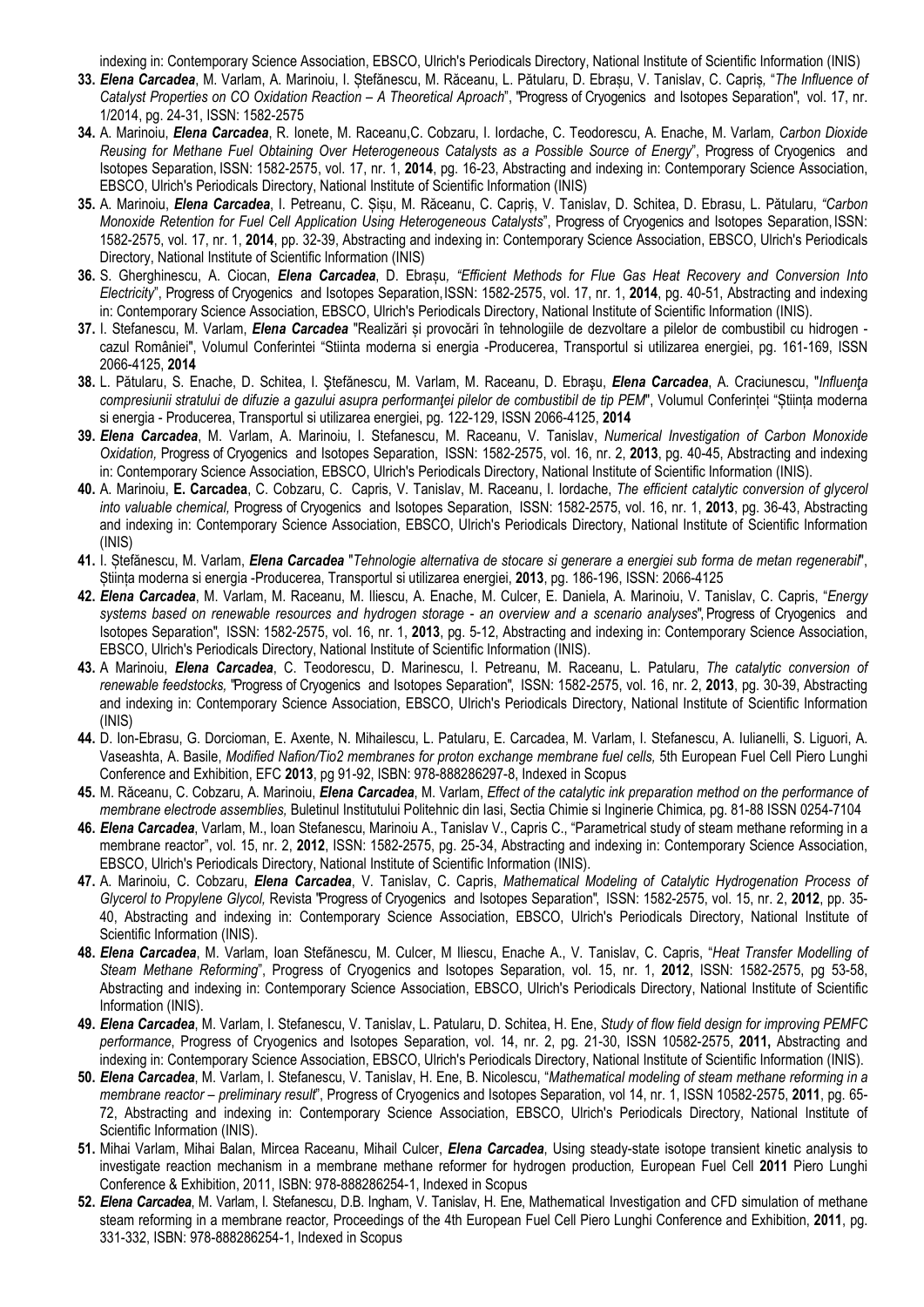- 53. I. Stefănescu, M. Varlam, *Elena Carcadea* "CRYO-HY Un nou laborator de cercetare românesc ce vine în sprijinirea tehnologiilor energetice", Volumul Conferintei "Stiinta moderna si energia -Producerea, Transportul si utilizarea energiei, 2011, pg. 254-264, ISSN: 2066-4125
- 54. Elena Carcadea, Mihai Varlam, Ioan Stefanescu, Derek B. Ingham, Vasile Tanislav, Catalin Capris, Horia Ene, Bogdan Nicolescu, "A CFD investigation of membrane reactor for methane steam reforming", Progress of Cryogenics and Isotopes Separation, vol. 13, nr. 1, 2010, ISSN: 1582-2575, Abstracting and indexing in: Contemporary Science Association, EBSCO, Ulrich's Periodicals Directory, National Institute of Scientific Information (INIS).
- 55. A. Enache, M. Culcer, M. Raceanu, *Elena Carcadea*, M. Iliescu, Study of a PEM Fuel Cell Functioning Performances Using a Test Station, 3rd European Fuel Cell Technology & Applications "Piero Lunghi" Conference (EFC09), 2009, pg. 157-158, ISBN: 978- 888286211-4, Indexed in Scopus
- 56. M. Varlam, M. Culcer, I. Stefanescu, *Elena Carcadea*, New Approach for Dynamic Flow Management within the PEMFC stack, 3rd European Fuel Cell Technology & Applications "Piero Lunghi" Conference (EFC09), 2009, pg. 313-314, ISBN: 978-888286211-4, Indexed in Scopus
- 57. Elena Carcadea, D. B. Ingham, I. Stefanescu, Roxana Elena Ionete, H. Ene, "The influence of permeability changes for a 7-serpentine channels PEM fuel cell performance", 3rd European Fuel Cell Technology & Applications "Piero Lunghi" Conference (EFC09), 2009, pg. 131-132, ISBN: 978-888286211-4, Indexed in Scopus
- 58. Elena Carcadea, M. Varlam, I. Stefanescu, V. Stanciu, R.E. Ionete, L. Patularu, The Influence on Performance of a PEM Fuel Cell with CO - Flow and Counter - Flow Channels, Progress of Cryogenics and Isotopes Separation, vol. 12, nr. 23-24, 2009, ISSN: 1582-2575, Abstracting and indexing in: Contemporary Science Association, EBSCO, Ulrich's Periodicals Directory, National Institute of Scientific Information (INIS).
- 59. M. Varlam, M. Culcer, Elena Carcadea, I. Stefanescu, M. Iliescu, A. Enache, New Approach for Dynamic Flow Management Within the Pemfc Stack, Progress of Cryogenics and Isotopes Separation, vol. 12, nr 23-24, 2009, ISSN: 1582-2575. Abstracting and indexing in: Contemporary Science Association, EBSCO, Ulrich's Periodicals Directory, National Institute of Scientific Information (INIS).
- 60. Elena Carcadea, D. B. Ingham, L. Ma, M. Pourkashanian, H. Ene, I. Stefanescu, R.E. Ionete, "A parametrical study of a seven serpentine channel PEM fuel cell", Proceedings of ASME Turbo Expo 2008: Power for Land, Sea and Air GT2008, vol. 2, pg. 763-770, 2008, ISBN 978-0-7918-4312-3, Indexed in Scopus
- 61. Elena Carcadea, I. Stefanescu Ioan; R.E. Ionete, H. Ene, D.B. Ingham, L. Ma, "PEM fuel cell geometry optimisation using mathematical modeling", The International Journal of Multiphysics, vol. 2, nr. 3, 2008, pg. 313-326, ISSN 1750-9548; Editor: Multi-Science Publishing Co Ltd, Indexed in Scopus
- 62. Elena Carcadea, D.B.Ingham, I. Stefanescu, R. Ionete, H. Ene, B. Nicolescu, "Parameters that Influence the PEM Fuel Cell Performance", Progress of Cryogenics and Isotopes Separation, vol. 21+22, 2008, pg. 31 – 37, ISSN 1582-2575, cod CNCSIS 619 – categoria C
- 63. L. Patularu, D. Ebrasu, I. Stefanescu, R.E. Ionete, M. Culcer, V. Stanciu, *Elena Carcadea*, D. Mirica, G. Rasoi, "PEM fuel cells design and manufacturing in ICIT Rm. Valcea", "Progress of Cryogenics and Isotopes Separation, vol.19+20, 2007, pg. 28 – 37, ISSN 1582-2575, cod CNCSIS 619 – categoria C
- 64. Elena Carcadea, H. Ene, D.B. Ingham, Roxana Elena Ionete, I. Stefanescu, V. Stanciu, L. Patularu, "Investigation of Transport Phenomena in a 7-Serpentine Channel PEM Fuel Cell", Progress of Cryogenics and Isotopes Separation, vol.19+20, 2007, pg. 63 - 67, ISSN 1582-2575, cod CNCSIS 619 – categoria C
- 65. C. Croitoru, F. Pop, I. Stefanescu, V. Stanciu, E. Carcadea, Gh. Titescu, Emerging risks proposed for work agenda of the Romanian technology platform on industrial safety, "Progress of Cryogenics and Isotopes Separation, vol.19+20, 2007, pg. 28 – 37, ISSN 1582- 2575, cod CNCSIS 619
- 66. Elena Carcadea, I. Stefanescu, R.E. Lazar (Ionete), V. Stanciu, "A review of water and heat management for PEM fuel cells", Energia Nucleara, vol. 18, nr. 1-2, 2006, pg. 41- 43, ISSN 1220-5508, International Nuclear Information System (INIS) Database
- 67. Elena Carcadea, I. Stefanescu, R.E. Lazar (Ionete), H. Ene, "Mathematical modeling of PEM fuel cell in order to optimize fuel cells system performance" (in Romanian), "Stiinta Moderna si Energia - Producerea, Transportul si Utilizarea Energiei", 2006, pg. 92 - 103, ISBN 973-751-215-4; 978-973-751-215-4, Ed. RISOPRINT cod CNCSIS 178
- 68. Elena Carcadea, I. Stefanescu, H. Ene, D.B. Ingham, R.E. Lazar (Ionete), "Computational Model of a PEM Fuel Cell with Serpentine Gas Flow Channels", Progress of Cryogenics and Isotopes Separation, vol.17+18, 2006, pg. 49 – 51, ISSN 1582-2575, cod CNCSIS 619 – categoria C
- 69. R.E. Lazar (Ionete), M. Culcer, M. Iliescu, M. Curuia, D. Stoenescu, L. Patularu, Elena Carcadea, V. Stanciu, I. Stefanescu, "Developing a Hydrogen and Fuel Cells Integrated R&D Platform in Romania", Energia Nucleara, vol. 17, nr. 1-2, 2005, pg. 33-35, ISSN 1220-5508
- 70. I. Stefanescu, D. Stoenescu, L. Patularu, M. Culcer, Roxana Elena Lazar (Ionete), M. Varlam, Elena Carcadea, D. Mirica -"Experimental – Demonstrative system for energy conversion using hydrogen fuel cell – preliminary results", Energia Nucleara, vol.16, nr. 1-2, 2004, pg. 43 – 44, ISSN 1220-5508
- 71. I. Stefanescu, D. Stoenescu, L. Patularu, M. Culcer, R.E. Lazar (Ionete), Mihai Varlam, Elena Carcadea, D. Mirica, "Experimental and demonstration system energy conversion using hydrogen based fuel cells-preliminary results", "Stiinta Moderna si Energia", 2004, pg. 137 – 146, ISBN 973-656-660-9, Ed. RISOPRINT cod CNCSIS 178
- 72. M. Culcer, D. Stoenescu, L. Patularu, D. Mirica, Roxana Elena Lazar (Ionete), M. Varlam, E. Carcadea, I. Stefanescu "Energy Conversion using Hydrogen PEM Fuel Cells", Progress of Cryogenics and Isotopes Separation, vol.13+14, 2004, pg. 49 – 51, ISSN 1582-2575, cod CNCSIS 619 – categoria C

#### Published studies in proceedings of scientific meetings recognized at national and international level

1. Elena Carcadea, M. Varlam, A. Marinoiu, M. Raceanu, M. Ismail, D.B Ingham, Catalyst structure influence on PEM fuel cell performance, European Hydrogen Energy Conference (EHEC), Malaga, Spania, 14-16 martie 2018, lucrarea 145, CD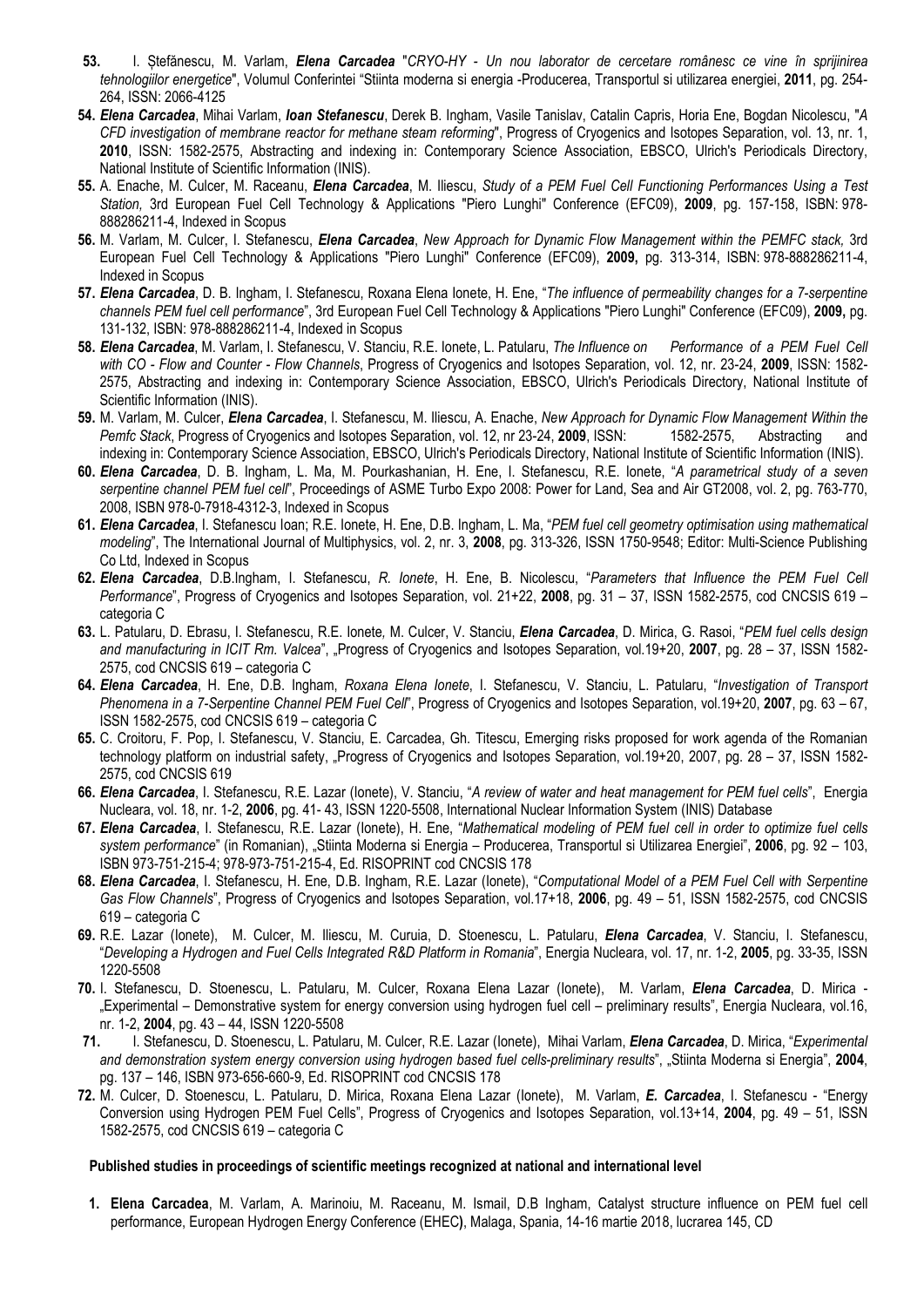- 2. Carcadea Elena, Varlam Mihai, Marinoiu Adriana, Raceanu Mircea, Ingham Derek, Mohammed Ismail PEMFC performance improvement by porous layers parameters optimization using numerical investigations 3rd International Symposium on Materials for Energy Storage and Conversion - mESC-IS 10-12 septembrie 2018, Program and the Book of Abstracts, Belgrad, Serbia, prezentare invitata
- 3. Carcadea Elena, The influence of catalyst layer structure and bipolar plat e design on PEM fuel cells performance, Inovatie si Eficienta prin Simulare Numerica, 18-19 octombrie 2018 prezentare orala
- 4. Carcadea Elena, Varlam Mihai, Jianu Catalin, Patularu Laurentiu, Dorin Schitea, PEM fuel cells on the way from modeling to reality, 22nd National Conference with International Participation New Cryogenic and Isotope Technologies for Energy and Environment - EnergEn2018; 24–26 October 2018, Baile Govora, Romania -Prezentare Orala
- 5. Elena Carcadea, Varlam Mihai, Jianu Catalin, Patularu Laurentiu, Dorin Schitea, PEM fuel cells on the way from modeling to reality, 22nd National Conference with International Participation New Cryogenic and Isotope Technologies for Energy and Environment - EnergEn2018; 24–26 October 2018, Baile Govora, Romania -Prezentare Orala
- 6. Elena Carcadea, Varlam Mihai, Marinoiu Adriana, Raceanu Mircea, Ingham Derek, Mohammed Ismail PEMFC performance improvement by porous layers parameters optimization using numerical investigations 3rd International Symposium on Materials for Energy Storage and Conversion - mESC-IS 10-12 septembrie 2018, Program and the Book of Abstracts, Belgrad, Serbia, prezentare invitata
- 7. Carcadea Elena, The influence of catalyst layer structure and bipolar plat e design on PEM fuel cells performance, Inovație și Eficienţă prin Simulare Numerică, 18 -19 octombrie 2018 prezentare orala
- 8. Elena Carcadea, M. Varlam, A. Marinoiu, M. Raceanu, M. Ismail, D.B Ingham, Catalyst structure influence on PEM fuel cell performance, European Hydrogen Energy Conference (EHEC), Malaga, Spania, 14-16 martie 2018
- 9. Elena Carcadea, ANSYS CFD Simulations for Electrochemical Devices Developed in The National Centre for Hydrogen and Fuel Cells, ICSI Rm. Valcea, Conferința "Inovație și Eficiență prin Simulare Numerică", 4 octombrie 2017, Bucuresti
- 10. Elena Carcadea, M. Varlam, D.B. Ingham, L.G. Patularu, A. Marinoiu, D. Ion-Ebrasu, I. Stefanescu, Effect of Gdl (+MPL) Compression on the PEM Fuel Cell Performance, "PRiME 2016/230<sup>th</sup> ECS Meeting", 2-7.10.2016, Honolulu, Hawaii
- 11. Elena Carcadea, M. Varlam, D.B. Ingham, L.G. Patularu, A. Marinoiu, D. Ion-Ebrasu, I. Stefanescu, CFD Investigation of Gas Diffusion Layers Compression on the PEM Fuel Cell Performance, The 21<sup>st</sup> Conference Progress in Cryogenics and Isotopes Separation, 19-21 Octombrie 2016, Calimanesti- Caciulata, Valcea, Romania
- 12. Elena Carcadea, D.B Ingham, A. Marinoiu, M. Raceanu, M. Varlam, D. Schitea, L. Patularu, CFD Modelling of a New PEM Fuel Cell Configuration for Portable Applications, 5<sup>th</sup> European PEFC & H<sub>2</sub> Forum Proceedings, ISBN 978-3-905592-19-1
- 13. Elena Carcadea, M. Varlam, Ioan Stefanescu, L. Patularu, A. Marinoiu, V. Tanislav, A parametric study for a PEM fuel cell, Proceeding "Efficiency and Innovation through Numerical Simulation", Ansys & Flowmaster, CD, ISSN: 2393-0055, 2014
- 14. Elena Carcadea, A. Marinoiu, M. Varlam, M. Raceanu, "Overview of carbon dioxide hydrogen reaction for methane production as renewable energy source", The International Conference on ENERGY and ENVIRONMENT (CIEM), 2013, Bucuresti, Romania
- 15. I. Stefănescu, M. Varlam, Elena Carcadea, "Prospectii privind utilizarea energiilor regenerabile via hidrogen pentru un transport urban sustenabil", volumul Zilele Academice ASTR, pg. 299-306, 2012, ISSN 2066-6586
- 16. Elena Carcadea, M. Varlam, I. Ștefănescu, A. Marinoiu, V. Tanislav, C. Capris, Analyses of parameters that influence the heat transfer in a membrane reactor, Proceeding conferinta "Eficiență și Inovație prin Simulare Numerică", Ansys & Flowmaster, ISBN: 978-606-521-925-0, 2012
- 17. I. Stefanescu, *Elena Carcadea*, Varlam, M.,"Noi oportunităti de cercetare-dezvoltare în criogenie la ICSI Rm. Vâlcea -«CRYO-HY» laborator deschis comunitatii stiintifice", ReCriVent 2012
- 18. Elena Carcadea, M. Varlam, I. Stefanescu, V. Tanislav, L. Patularu, D. Schitea, Computational analysis of the influence of flow field pattern on polymer electrolyte membrane fuel cell performance, International Conference on Hydrogen Production-2012, Seul, Korea
- 19. Varlam M., Balan M., Raceanu M., Culcer M., Carcadea Elena, SSITKA experiments on methane steam reforming reactor for hydrogen production, International Conference on Hydrogen Production-2012, Seul, Korea
- 20. Elena Carcadea, Mihai Varlam, Ioan Stefanescu, Heat Transfer Modelling of Steam Methane Reforming, Comsol Conference Europe 2012, Milano, Italia
- 21. Carcadea Elena, Varlam Mihai, Stefanescu Ioan, Derek. B. Ingham, Tanislav Vasile, Ene Horia, A 3D modeling of an anode PEM fuel cell designed for automotive application, Comsol Conference, 2011, Stuttgard, Germania
- 22. I. Stefănescu, Mihai Varlam, Elena Carcadea "CRYO-HY Un nou laborator de cercetare românesc ce vine în sprijinirea tehnologiilor energetice", Vol. Conferintei "Instalatii pentru constructii si economia de energie", 2011, pg. 141-153, ISSN: 2069-1211
- 23. Elena Carcadea, M. Varlam, I Stefănescu, V. Tanislav, Vasile Anghel, A New Innovative Design for a PEM Fuel Cell Bipolar Plate: Modeling Aspects, Proceeding, ANSYS & FLOWMASTER, ISBN: 978-606-521-775-1, 2011
- 24. Elena Carcadea, Mihai Varlam, Ioan Stefanescu, Derek B. Ingham, V. Tanislav, H. Ene, B. Nicolescu, Multiphysics simulation of a methane steam reformer", 7th International Conference on Computational Heat and Mass Transfer Proceeding, 2011
- 25. V. Tanislav, *Elena Carcadea*, C. Capris, M. Culcer, M. Raceanu, *Multivariable Control System for Dynamic PEM Fuel Cell Model*, Proceeding, p. 108, ISBN: 978-973-750-192-9, The 16<sup>th</sup> ICIT International Conference "Progress in Cryogenics and Isotopes Separation", 2010
- 26. Elena Carcadea, M. Varlam, I. Stefanescu, V. Stanciu, National Hydrogen and Fuell Cell Research Center, CD-Rom "eHydrogenia" Conference, Bucuresti, 2010
- 27. I. Stefănescu, M. Varlam, Elena Carcadea, The National Center for Hydrogen And Fuel Cells Jumpstarting the Hydrogen Economy Through Research, Proceeding, p. 16, ISBN: 978-973-750-192-9, The 16th ICIT International Conference "Progress in Cryogenics and Isotopes Separation", 2010
- 28. Elena Carcadea, I. Stefanescu, R. Ionete, R. Mahu, C. Oprea "Two-phase flow in a 7-serpentine channels PEM fuel cell" -Proceeding of conference "Progreses in Equipments and Industrial Processes Simulation - Efficient Solutions with ANSYS & FLUENT, ISBN 978-606-521-012-7, Sinaia, 2008
- 29. M. Dumitrescu, M. Anghel, E.R. Ionete, *Elena Carcadea*, M. Culcer, M. Iliescu, V. Tanislav, I. Stefanescu, Hydrogen Economy Infrastructure – Safety and Risk, The 14-th Conference Progress in Cryogenics and Isotopes Separations- ICSI, 29-31 Oct. 2008,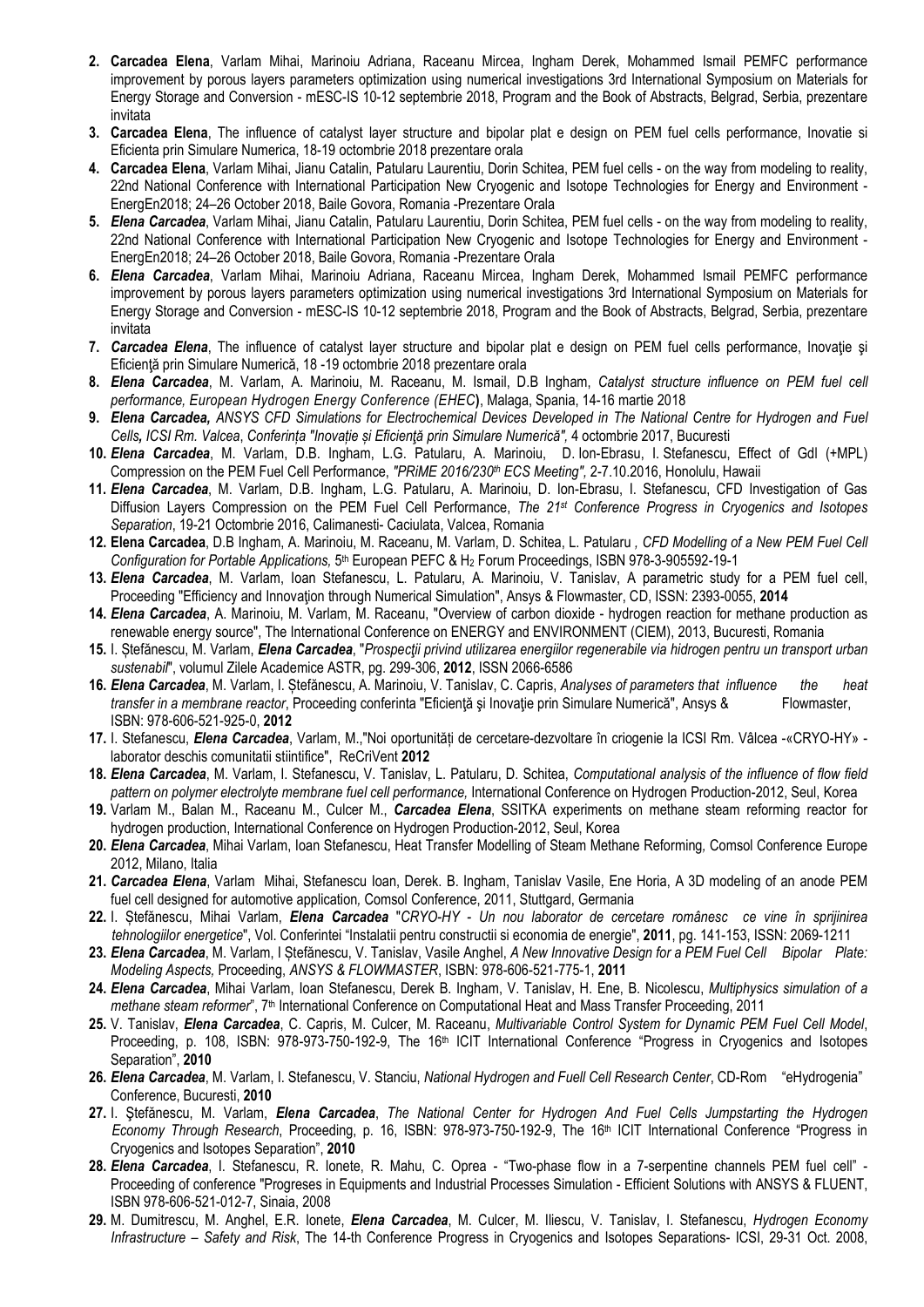Caciulata, Valcea

- 30. M. Culcer, M. Iliescu, Elena Carcadea, I. Cristescu, V. Stanciu, I. Stefanescu, 3D Matrix Capacitance Sensor for Liquid Hydrogen-Deuterium Mixtures Complex Permittivity, The 2<sup>nd</sup> International Conference on Advanced Computational Engineering and Experimenting, 13-15 Iulie 2008, Barcelona, Spania
- 31. Elena Carcadea, D.B.Ingham, Ioan Stefanescu, Roxana Ionete, Horia Ene, Bogdan Nicoilescu, The Permeability Changes Influence for a7-Serpentine Channels PEM Fuell Cell, The 2<sup>nd</sup> European Conference eHydrogenia H<sub>2</sub> Fuel Cells\_ Millennium\_Convergence, 22-23, sept. 2008, Bucuresti, Academia Romana
- 32. Elena Carcadea, I. Stefanescu, R. E. Ionete, H. Ene, "Liquid Water Transport in a PEM Fuel Cell", Proceedings of Excellence Research – A way to Innovation", vol. II, Brasov, 2008, pg. 189-1÷189-6, ISSN 1844-7090
- 33. Elena Carcadea, I. Stefanescu, R. Ionete, R. Mahu, C. Oprea, Two-phase flow in a 7-serpentine channels PEM fuel cell, Proceeding of conference "Progreses in Equipments and Industrial Processes Simulation - Efficient Solutions with ANSYS & FLUENT, ISBN 978- 606-521-012-7, Sinaia, 2008
- 34. Elena Carcadea, I. Stefanescu, R.I., M. Culcer, D. Ebrasu, L. Patularu, Aspects regarding mathematical modeling of PEM fuel cell in ICIT Rm. Valcea, 5<sup>th</sup> Symposium on Fuel Cell Modelling and Experimental Validation, 11-12 Martie 08, Winterthur, Elvetia, 2008
- 35. Elena Carcadea, D.B.Ingham, I. Stefanescu, Roxana Ionete, H. Ene, B. Nicolescu, "Parameters that Influence the PEM Fuel Cell Performance", Proceedings of 14<sup>th</sup> Conference "Progress in Cryogenics and Isotopes Separation", Calimanesti, 2008, ISSN 1582-2575, pg. 229-234
- 36. Elena Carcadea, I. Stefanescu, R E Ionete, H Ene,- "Liquid Water Transport in a PEM Fuel Cell" published in the proceeding of conference "Excellence Research – A way to Innovation", The 2<sup>nd</sup> International Conference on Advanced Computational Engineering and Experimenting, 13-15 Iulie 2008, Barcelona, Spania
- 37. L. Patularu, D. Ebrasu, I. Stefanescu, R.E. Ionete, M. Culcer, V. Stanciu, *Elena Carcadea*, D. Mirica, "Analysis of small PEM fuel cell design and manufacturing in ICIT-Rm. Valcea", Proceedings of 1st European Conference "H2 Fuel Cells Millennium Convergence", Bucuresti, 2007, 15/10 pg., ISBN-10: 973-88046-7-1; ISBN-13: 978-973-88046-7-8
- 38. Elena Carcadea, R. Mahu, C. Oprea, I. Stefanescu, R.E. Ionete (Lazar), "7 Serpentine Channel PEM Fuel Cell A Study Case", Proceedings of "Computer Aided Engineering Solutions for Design, Analysis and Innovation" -ANSYS & FLUENT User Group Meeting, 2007, Index (ISBN) 978-973-718-757-4
- 39. L. Patularu, D. Ebrasu, I. Stefanescu, R.E. Ionete, M. Culcer, V. Stanciu, *Elena Carcadea*, D. Mirica, I. Petreanu, "PEM Fuel Cell Design and Manufacturing in ICIT Rm. Valcea", Proceedings of "Excellence Research – A way to E.R.A", Brasov, 2007, pg. 226- 1÷226-6, ISSN 1843-5904
- 40. Elena Carcadea, I. Stefanescu, H. Ene, Roxana Elena Ionete, D.B.Ingham, L. Ma, M. Pourkashanian, B. Nicolescu, A parametrical study for a 7 serpentine channel PEM fuel cell, Proceedingul celei de a 13-a Conferinta Internationala "Progress in Cryogenics and Isotopes Separation", Calimanesti, 2007, ISSN 1582-2575, pg. 182-183
- 41. Elena Carcadea, H. Ene, D.B.Ingham, Roxana Elena Ionete, I. Stefanescu, V. Stanciu, L. Patularu, Investigation of transport phenomena in a 7-serpentine channel PEM fuel cell, Proceedingul celei de a 13-a Conferinta Internationala "Progress in Cryogenics and Isotopes Separation", Calimanesti, 2007, ISSN 1582-2575, pg. 183
- 42. Laurentiu Patularu, Daniela Ebrasu, Ioan Stefanescu, Roxana Elena Ionete, Mihai Culcer, Vasile Stanciu, Elena Carcadea, Dumitru Mirica, Irina Petreanu, Gabriel Rasoi, PEM Fuel Cell Design and Manufacturing in ICIT Rm. Valcea, Proceedingul celei de a 13-a Conferinta Internationala "Progress in Cryogenics and Isotopes Separation", Calimanesti, 2007, ISSN 1582-2575, pg. 194
- 43. Elena Carcadea, I. Stefanescu, H. Ene, R.E. Lazar (Ionete), "A 3D transport phenomena analysis for PEM fuel cells", proceedings of "Romanian FLUENT Users Meeting", Sinaia, martie 2006, ISBN 973-718-443-2; 978-973-718-443-6, pg. 7-12
- 44. Elena Carcadea, Ioan Stefanescu, Roxana Elena Lazar (Ionete), Horia Ene, D. B. Ingham, L. Ma, PEM Fuel Cell Systems Performance Optimisation using the Mathematical Modeling, Proceedingul celei de a 12-a Conferinta Internationala "Progress in Cryogenics and Isotopes Separation", Calimanesti, 2006, ISSN 1582-2575, pg. 188-196
- 45. Maria Dumitrescu, Roxana Elena Lazar (lonete), Elena Carcadea, Vasile Tanislav, Mihai Anghel, Ioan Stefanescu, Fuzzy Logic in Industrial Plants Risk Assessment, Proceedingul celei de a 12-a Conferinta Internationala "Progress in Cryogenics and Isotopes Separation", Calimanesti, 2006, ISSN 1582-2575, pg. 235-246
- 46. Elena Carcadea, I. Stefanescu, H. Ene, D.B. Ingham, R.E. Lazar (lonete), "A review of water and heat management for PEM fuel cells" - in proceedings of "Modeling Fluid Flow" (CMFF-06), Budapesta, Ungaria, pp. 34-49, 2006
- 47. M. Dumitrescu, I. Stefanescu, Roxana Elena Lazar (Ionete), *Elena Carcadea*, V. Tanislav, I. Siman, B. Nicolescu "Safety and risk for the transport of radioactive materials", Proceedings of "Progress in Cryogenics and Isotopes Separation", Calimanesti, 2005, ISSN 1582-2575, pg. 162-167
- 48. M. Dumitrescu, I. Stefanescu, R.E. Lazar (Ionete), *Elena Carcadea*, V. Tanislav, "Analysis techniques for hazardous materials transport", Proceedings of "Progress in Cryogenics and Isotopes Separation", Calimanesti, 2005, ISSN 1582-2575, pg. 168-173
- 49. Elena Carcadea, H. Ene, D.B. Ingham, Roxana Elena Lazar (Ionete), L. Ma, M. Pourkashanian, I. Stefanescu, Numerical Simulation of Mass and Charge Transfer for a PEM fuel cell, Proceedingul celei de a 11-a Conferinta Internationala "Progress in Cryogenics and Isotopes Separation", Calimanesti, 2005, ISSN 1582-2575, pg. 119-126
- 50. M. Dumitrescu, I. Stefanescu, Roxana Elena Lazar (lonete), E. Carcadea, V. Tanislav, I. Siman, B. Nicolescu, Safety and risk for the transport of radioactive materials, Proceedingul celei de a 11-a Conferinta Internationala "Progress in Cryogenics and Isotopes Separation", Calimanesti, 2005, ISSN 1582-2575, pg. 162-167
- 51. M. Dumitrescu, I. Stefanescu, Roxana Elena Lazar (Ionete), E. Carcadea, V. Tanislav, Analysis techniques for hazardous materials transport, Proceedingul celei de a 11-a Conferinta Internationala "Progress in Cryogenics and Isotopes Separation", Calimanesti, 2005, ISSN 1582-2575, pg. 168 – 173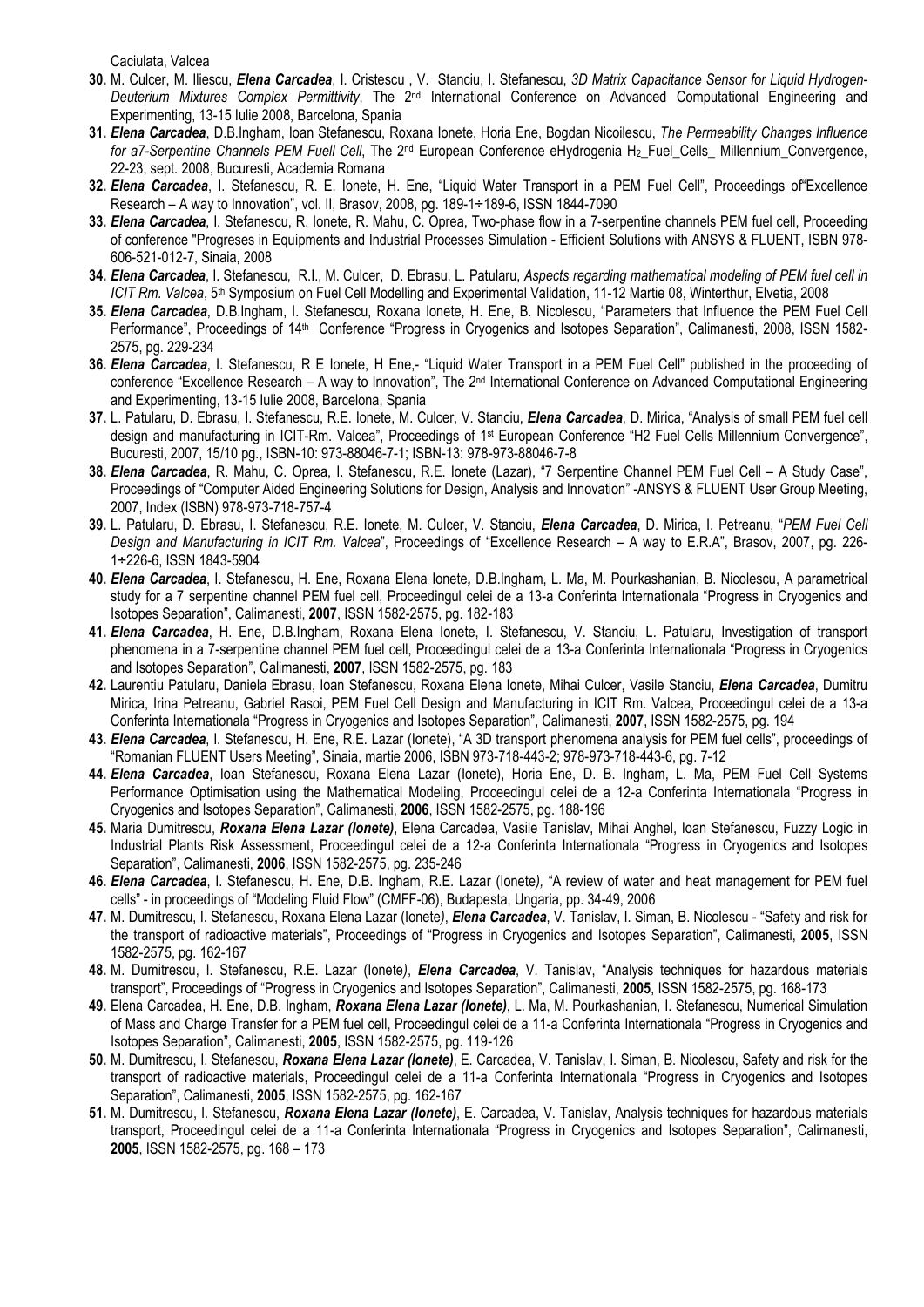- 1. Carcadea E., Varlam M., Finite Volume Method used for numerical investigations of electrochemical devices, Numerical Methods for Energy Applications, ISBN 978-3-030-62190-2, 2020, Springer
- 2. Adriana Marinoiu, Elena Carcadea, Mircea Raceanu, Mihai Varlam, Iodine Doped Graphene for Enhanced Electrocatalytic Oxygen Reduction Reaction in PEM Fuel Cell Applications, Advances In Hydrogen Generation Technologies, ISBN 978-1-78923-535-7, DOI: 10.5772/intechopen.76495, 2018
- 3. Adriana Marinoiu, Mircea Raceanu, Elena Carcadea, Aida Pantazi, Raluca Mesterca, Oana Tutunaru, Simona Nica, Daniela Bala, Mihai Varlam, Marius Enachescu, capitol: Noble metal dispersed reduced graphene oxide and its application in PEM Fuel Cells, in cartea: Electrocatalysts for Fuel Cells and Hydrogen Evolution: Theory to Design, Accepted InTechopen, ISBN 978-953-51-6257-5
- 4. Ioan Stefanescu, Mihai Culcer, Mihai Varlam, Roxana Elena Ionete, Vasile Stanciu, Elena Carcadea, Mariana Iliescu, Adrian Enache, Mircea Raceanu, Laurentiu Patularu, Daniela Ebrasu, Vasile Tanislav - Book "Fuel Cells – Between Theory and Practice" (in Romanian), Ed. CONPHYS, Rm. Valcea, 2010, ISBN 978-973-750-197-4
- 5. Roxana Elena Ionete, Elena Carcadea, Mihai Culcer Chapter 17. European Research Environment in the Field of Hydrogen and Fuel Cell, in book "Complex Behaviour of the Distributed Generation System: Intelligent Management of the Renewable Energy Resources for assuring the DG System Power Quality and a Sustainable Development", Publishing house of the University of Piteşti, 2010, Piteşti, ISBN 978-606-560-128-4 (hardcover), ISBN 978-606-560-129-1 (e-book).
- 6. Roxana Elena Ionete, Elena Carcadea, Mihai Culcer Chapter 17. European Research Environment in the Field of Hydrogen and Fuel Cell, in book "Advances in Energy research: Distributed Generation System integrating Renewable Energy Resources", Nova Science Publishers, Inc. USA, ISBN: 978-1-61209-991-0, 2011 https://www.novapublishers.com/catalog/product\_info.php?products\_id=22516
- 7. Roxana Elena Ionete, Eusebiu Ilarian Ionete, Elena Carcadea, Ioan Stefanescu Cartea "Technological risk. Risk assessment aspects for liquid hydrogen isotopic distillation facilities" (in Romanian), Ed. CONPHYS, 2009, ISBN 978-973-750-147-9
- 8. Elena Carcadea, Horia Ene, Bogdan Nicusor Niculescu, Roxana Elena Ionete, Ioan Stefanescu Book "Fluid dynamics modeling in fuel cells with proton exchange membrane" (in Romanian), Ed. CONPHYS, 2009, ISBN 978-973-750-146-2
- 9. Elena Carcadea, capitol Modele matematice utilizate în caracterizarea curgerii fluidelor într-o pilă de combustie; programe de simulare, exemple de simulări în Volumul Pile de Combustie, vol. 1, pg. 61-74, Ed. Universul Energiei, 2005, ISBN 973-86948-7-6, 14 pagini

# Annex 3: The experience accumulated in research projects

# Research Projects

#### International Projects:

- "HyLAW, Identification of legal rules and administrative processes applicable to Fuel Cell and Hydrogen technologies' deployment, identification of legal barriers and advocacy towards their removal", Fuel Cells and Hydrogen Joint Undertaking ('FCH JU') Project, Coordinator Hydrogen Europe, 2017-2020, participant
- "Hydrogen and Fuel Cell Co-ordination (HY-CO)", EC ERAC-CT-2004-011744 FP6 project, participant

#### Romanian National Research Projects:

- Proiect "De la Nano la Macro în Energetica Hidrogenului Extindere Centru Național de Hidrogen și Pile de Combustibil HyRo 2.0", Cod SMIS: 127318, Programul Operațional Competitivitate, cod apel: POC/448/1/1/Mari infrastructuri de CD, contract de finantare nr. 308/06.07.2020, responsabil tehnic
- Project 25PCCDI "Hydrogen energy revolution driver fuel cells, on the way from research towards production by mitigation of main technological barriers", 2018-2020, participant
- Project PN III 85PED "Backup Emergency Hydrogen-Based Power Source", 2017-2018, project manager
- Project PN II 284 "Development of a portable power generator charger type, based on hydrogen electrochemistry, designed for maintaining energy support of the combatants equipment in the tactical field, 2014-2017, project manager
- Project PN "Theoretical and experimental investigations regarding the systems for CO retention at low temperature for PEM fuel cell and their applications", 2013-2014, coordinator
- Project PN " The integration of Renewable Energy using hydrogen based technologies", 2013, participant
- Project POS 2.1.2, Contract 119/2010, ISOTOPES FOR HYDROGEN ENERGY –Towards the understanding of the specifics of reactions involved in the Hydrogen Fuel Cell integrated system using Steady-State Isotope Transient Kinetic Analysis – "Proof-ofconcept" for a hydrogen fuel cell power station - participant